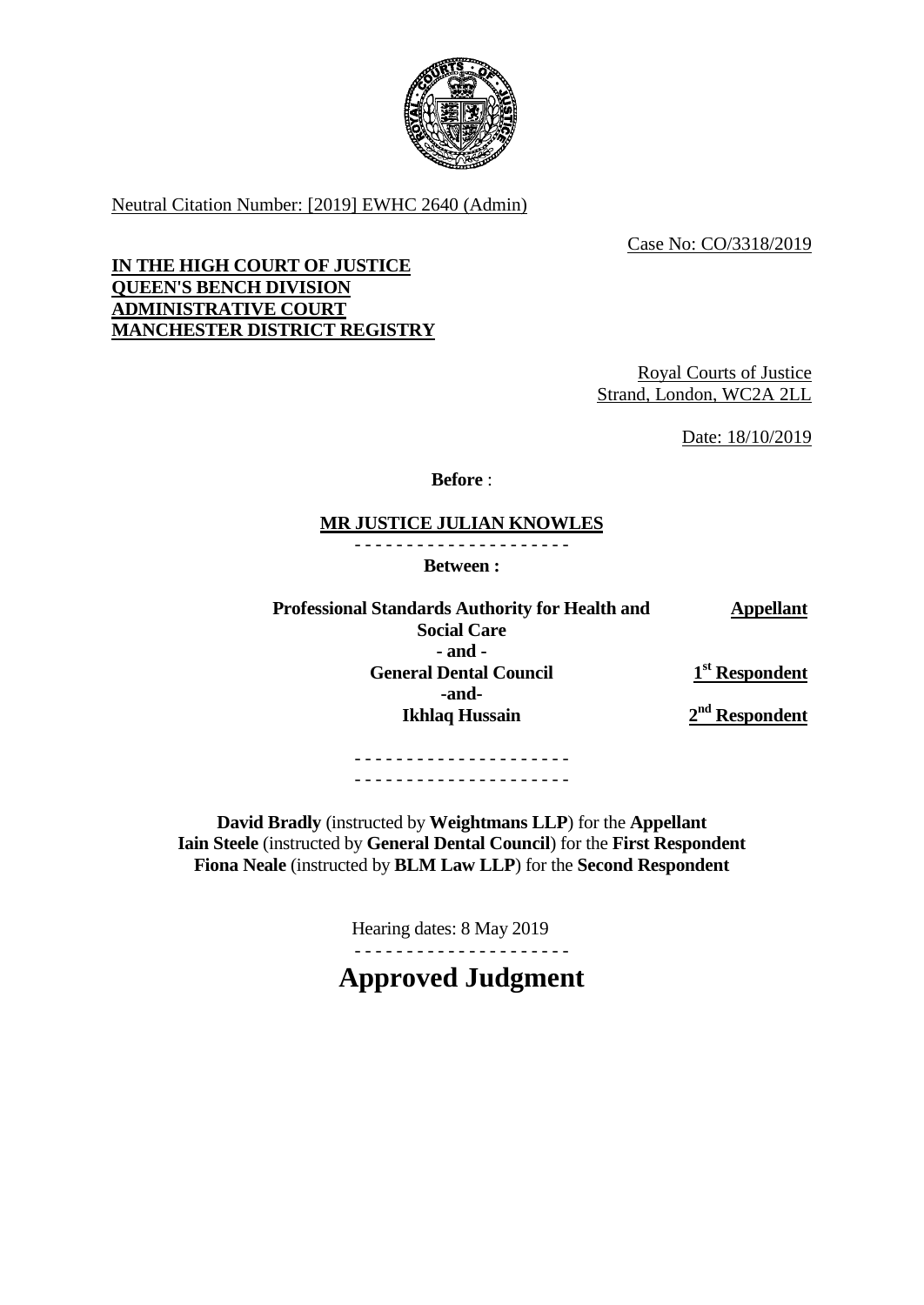## **The Honourable Mr Justice Julian Knowles:**

### **Introduction**

- 1. This is a reference under s 29(4) of the National Health Service Reform and Health Care Professions Act 2002 (the 2002 Act) by the Professional Standards Authority for Health and Social Care (the Authority) in relation to the decision of the Professional Conduct Committee (PCC) of the General Dental Council (GDC) on 27 June 2018 to restore Ikhlaq Hussain, the Second Respondent, to the dentists' register, subject to conditions. By s 29(7) the reference is be treated as an appeal to the High Court and that is how I shall refer to it. The GDC is the First Respondent and does not oppose the appeal.
- 2. The Authority was originally known as the Council for the Regulation of Health Care Professionals. It was established by s 25 of the 2002 Act. Its role is to promote the interests of users of health care (*inter alia*) in relation to the performance by medical regulatory bodies of their functions, and to promote best practice in the performance of those functions. Those bodies include the GDC. The Authority's origins can be traced to the report of Professor Ian Kennedy following the public inquiry into heart surgery carried out on children at the Bristol Royal Infirmary. Professor Kennedy referred to a public perception that a system of regulation of health care professionals which involves the determination of disciplinary allegations by a panel or committee largely comprising members of the profession in question was not necessarily in the best interests of patients. He recommended an overreaching body for the regulation of health care professionals. The Secretary of State announced that he would act on this recommendation. The result, after consultation, was Part 2 of the 2002 Act, of which s 29 is part: see *Ruscillo v Council for the Regulation of Health Care Professionals* [2004] EWCA Civ 1356, [6].
- 3. The main issue arising on this appeal is as follows. In 2010 Mr Hussain was convicted of conspiracy to defraud relating to his dental practice and was sent to prison. As a consequence, in 2011, his name was erased from the register. In 2017 he applied for his name to be restored. Following a hearing, on 27 June 2018 the PCC decided to restore him to the register because it felt that he had remediated his dishonesty. I will set out the detail later. Unbeknownst to the Committee, however, in October 2017 he had been found by a judge sitting in the High Court to have lied on oath in civil proceedings relating to his practice at a time when he had, on his case, become a reformed person. So, says the Authority, supported by the GDC, the PCC's decision is flawed because it failed to take relevant evidence into account. It argues that the matter should, at a minimum, be remitted for a fresh determination in light of all of the relevant evidence, including the 2017 judgment.
- 4. In a letter dated 10 September 2018 the GDC informed the Authority that it would not defend the appeal for the reasons set out in the Appellant's Notice. There are four grounds of appeal, namely that the decision of the PCC involved a serious procedural irregularity because:
	- a. the GDC failed to present, and so the PCC did not consider, a High Court judgment from September 2017 (the judgment was actually delivered in October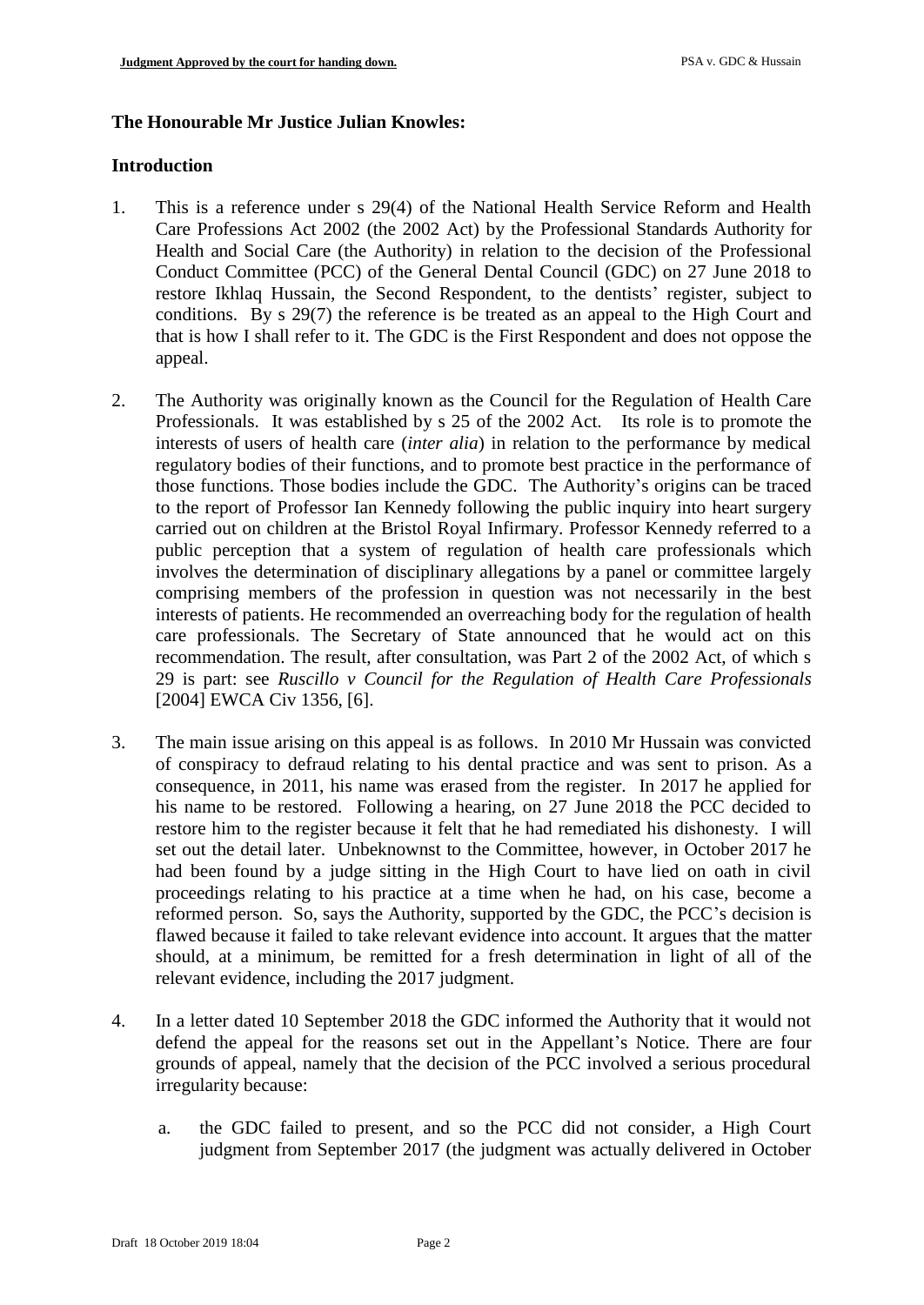2017) in which Mr Hussain gave evidence which the judge found was untrue (Ground 1);

- b. that finding was relevant to the PCC's consideration of Mr Hussain's fitness to practice as a dentist, his conduct since his conviction, and other matters (Ground 2);
- c. hence, the PCC's decision to restore Mr Hussain's name was taken on an evidential basis which was incomplete (Ground 3);
- d. if the PCC had been aware of that finding, it would have done various things, including exploring the finding with Mr Hussain and the witnesses he called who attested to his insight into, and remediation of, his earlier dishonesty (Ground 4).
- 5. The Authority applies to amend its Grounds of Appeal to include an additional Ground (as Ground 5) that:

"The Committee failed in any event to (i) properly characterise the seriousness of Mr Hussain's conduct and the impact of that conduct upon the public interest; and (ii) address, or to address adequately, whether public confidence and the maintenance of professional standards would be damaged by the restoration of Mr Hussain to the register."

6. This application is opposed by Mr Hussain.

## **Factual background and chronology**

- 7. Mr Hussain qualified as a dentist in 1996. Together with his business partner, Jaspal Singh Bachada (also a dentist), he owned a number of dental practices, some together (including the Droitwich Dental Practice, and the Litchfield Road Practice in Wednesbury), and some separately.
- 8. Between 2006 and 2010 Mr Hussain received a number of warning letters from the GDC. On 1 June 2007 he was suspended from the register by the PCC for 12 months. The misconduct found against him included sending intentionally misleading letters to patients and the previous employer of a former associate dentist. The PCC found that (a) he had threatened the former associate to the effect that he would never work in the area again; (b) he had given an untrue explanation of events; (c) he had put his own interests ahead of those of his patients; and (d) he had had not developed any true insight into the nature and gravity of his actions, even during the course of the proceedings.
- 9. In July 2010 Mr Hussain was convicted of conspiracy to defraud between 2002 and 2006. He was convicted of defrauding:
	- a. the NHS, by agreeing that Mr Bachada would perform NHS dental treatment at the Droitwich surgery and secure payment from the NHS for that treatment when they knew that Mr Bachada's application to join the relevant dental performers' list (in order to lawfully provide NHS dental services) had not been granted. The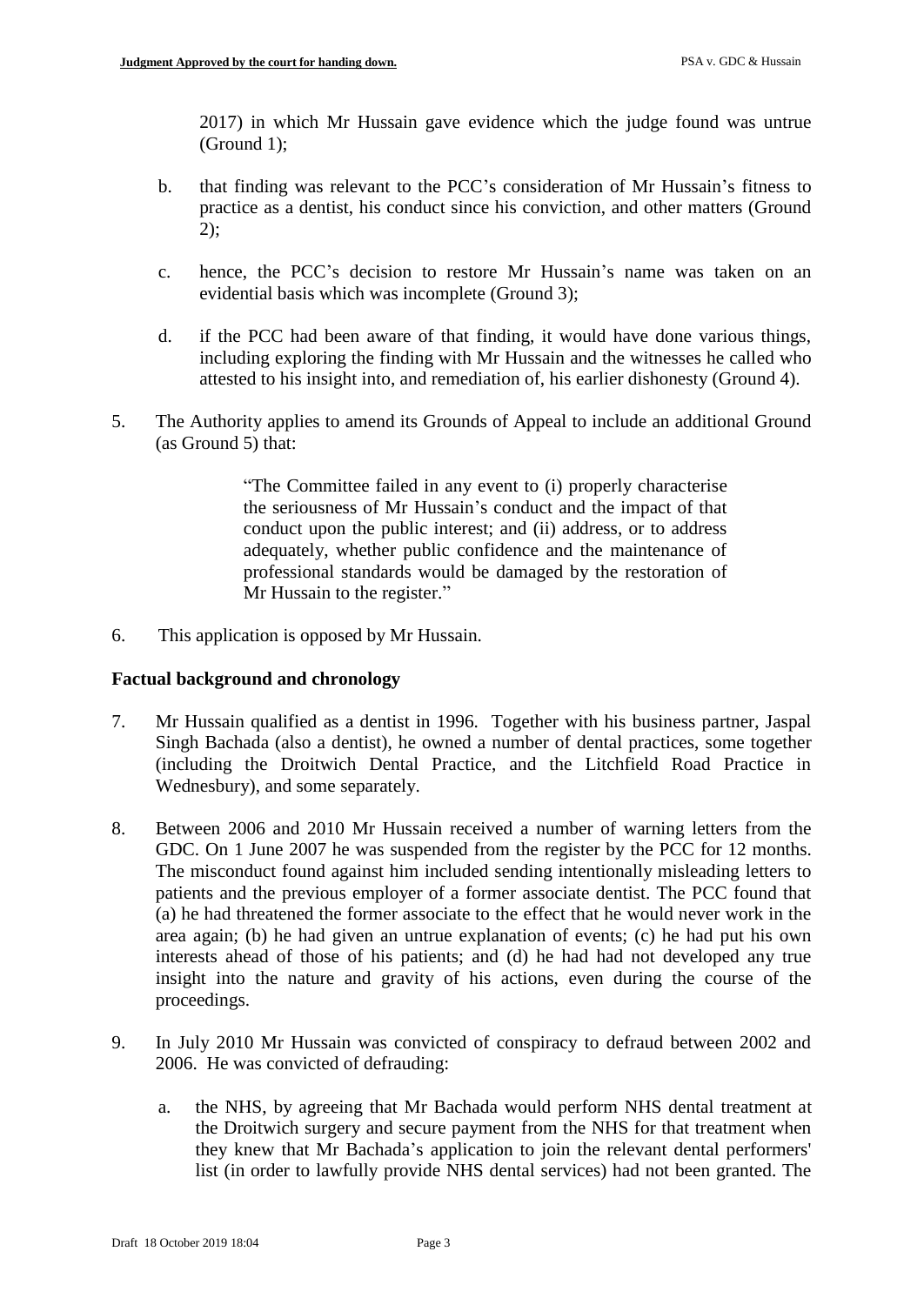NHS was therefore misled into paying the fees for the treatment on the basis that it had been provided by other practitioners and/or at another dental practice;

- b. patients, by misleading them into believing that they were receiving NHS treatments at NHS fees at the Droitwich surgery when in fact they were not (Mr Bachada was not permitted to provide NHS dental services), and were being charged higher fees than NHS fees.
- 10. Also, in order to avoid the discovery of this conspiracy, Mr Hussain concealed or destroyed some patient records and re-wrote others.
- 11. Following his conviction, Mr Hussain's name was erased from the register in November 2011.
- 12. Other episodes of dishonesty by Mr Hussain gave rise to civil proceedings. The details are as follows.
- 13. In April 2008 Mr Hussain and Mr Bachada sold the Droitwich practice to AG Family Care Ltd. In December 2010 judgment was given in the High Court in *AG Family Care Limited v Hussain and Bachada,* Claim 8BM30286, in favour of the claimant/purchaser for sums lost as a consequence of deceit on the part of Mr Hussain and Mr Bachada as to the value of the business including its good will. That had been valued at £850 000 on the false basis that the practice was a private practice rather than an NHS practice. In fact, the practice was not profitable.
- 14. The judge said this about Mr Hussain's evidence:

…

"20. Mr Hussain was a very unimpressive witness constantly repeating questions and page references, re-reading the documents whilst in the witness box and failing to answer the very simple direct but searching questions posed to him in cross examination or even the simple elucidating questions put to him by the court.

23. I place no reliance upon Mr Hussain's self serving evidence in this case, save where it is corroborated by a document or an another witness whom the court feels able to trust."

- 15. Hence, the judge accepted the submission of the Claimant's counsel that Mr Hussain had given deliberately false evidence to the Court. The judge made a number of other adverse comments about Mr Hussain, including that he had not disclosed important documentation (see at [14]).
- 16. Mr Hussain made his application for restoration to the register on 12 July 2017. In a witness statement signed on 12 June 2017 he gave evidence about (amongst other things) the reflection he said he had undertaken as to his behaviour in the past and the choices he had made, his identification of the changes that were necessary and his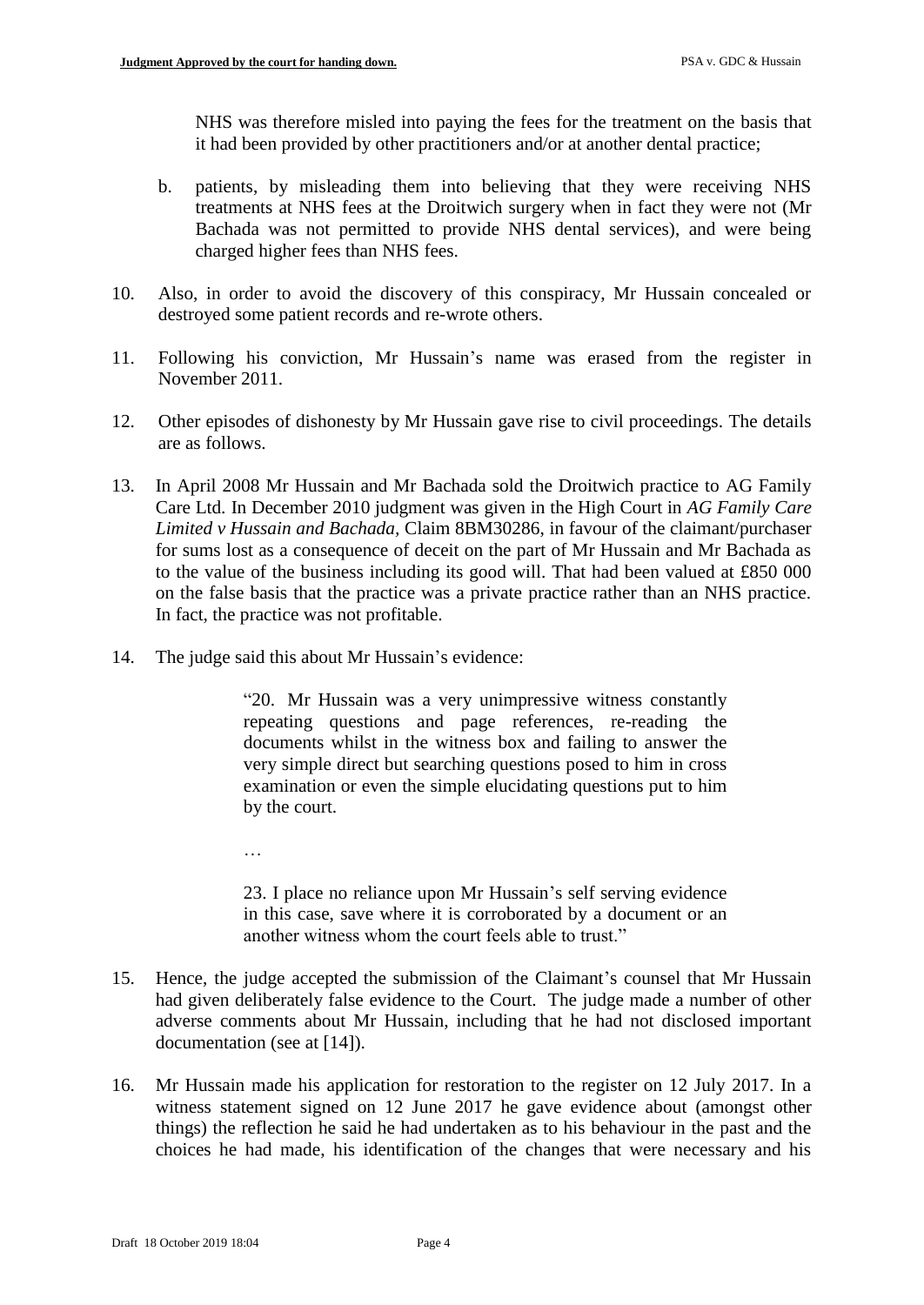realisation of the importance of ethical and moral behaviour. He recorded the mentoring he had undertaken with a Dr B, which he said had enabled him to retrain his ethical approach and delve deeply into professional standards, the cognitive behavioural therapy he had undergone to challenge his core values, his completion of a postgraduate diploma in Dental Law and Ethics and his attendance on a programme at the Interactive Studies Unit of Birmingham University during which he examined ethical decisions by way of situational judgment exercises. He also explained that the forces which had driven him at the time of his misconduct were no longer present.

- 17. On 31 October 2017 HHJ David Cooke, sitting as a High Court judge, gave judgment in the High Court in *Dr Navdeep Dhaliwal v Hussain and Bachada* [2017] EWHC 2655 (Ch). The trial took place in September 2017. This claim arose out of the sale of the Litchfield Road Practice in Wednesbury. Mr Hussain and Mr Bachada were again alleged to have dishonestly made false representations during the sale of the practice about its turnover. The judge found in favour of the claimant and concluded that Mr Hussain had given false evidence. I will say more about this judgment later.
- 18. The PCC hearing which led to Mr Hussain's name being restored to the register took place in June 2018.

# **Chronology**

19. The principal relevant events are as follows:

| 1.7.96   | Mr Hussain registered as a dentist                                                                                                                     |
|----------|--------------------------------------------------------------------------------------------------------------------------------------------------------|
| 1.6.07   | Registration suspended for 12 months by reason of his misconduct                                                                                       |
| 11.1.08  | Sale by Mr Hussain and his business partner Mr Bachada of the<br>Litchfield Road Dental Practice, Wednesbury                                           |
| 30.4.08  | Sale by Mr Hussain and business partner Mr Bachada of Droitwich Spa<br>Dental Practice to AG Family Care Ltd                                           |
| 9.7.10   | Mr Hussain convicted on indictment (after his guilty plea and a trial) of<br>two counts of conspiracy to defraud (with business partner Mr<br>Bachada) |
| 5.10.10  | Mr Hussain sentenced to 30 months imprisonment for each offence, to<br>run concurrently                                                                |
| 22.12.10 | Judgment of HHJ Simon Brown QC in the High Court in AG Family<br>Care Ltd v Hussain and Bachada                                                        |
| 8.11.11  | PCC erases Mr Hussain's name from the register                                                                                                         |
|          |                                                                                                                                                        |

-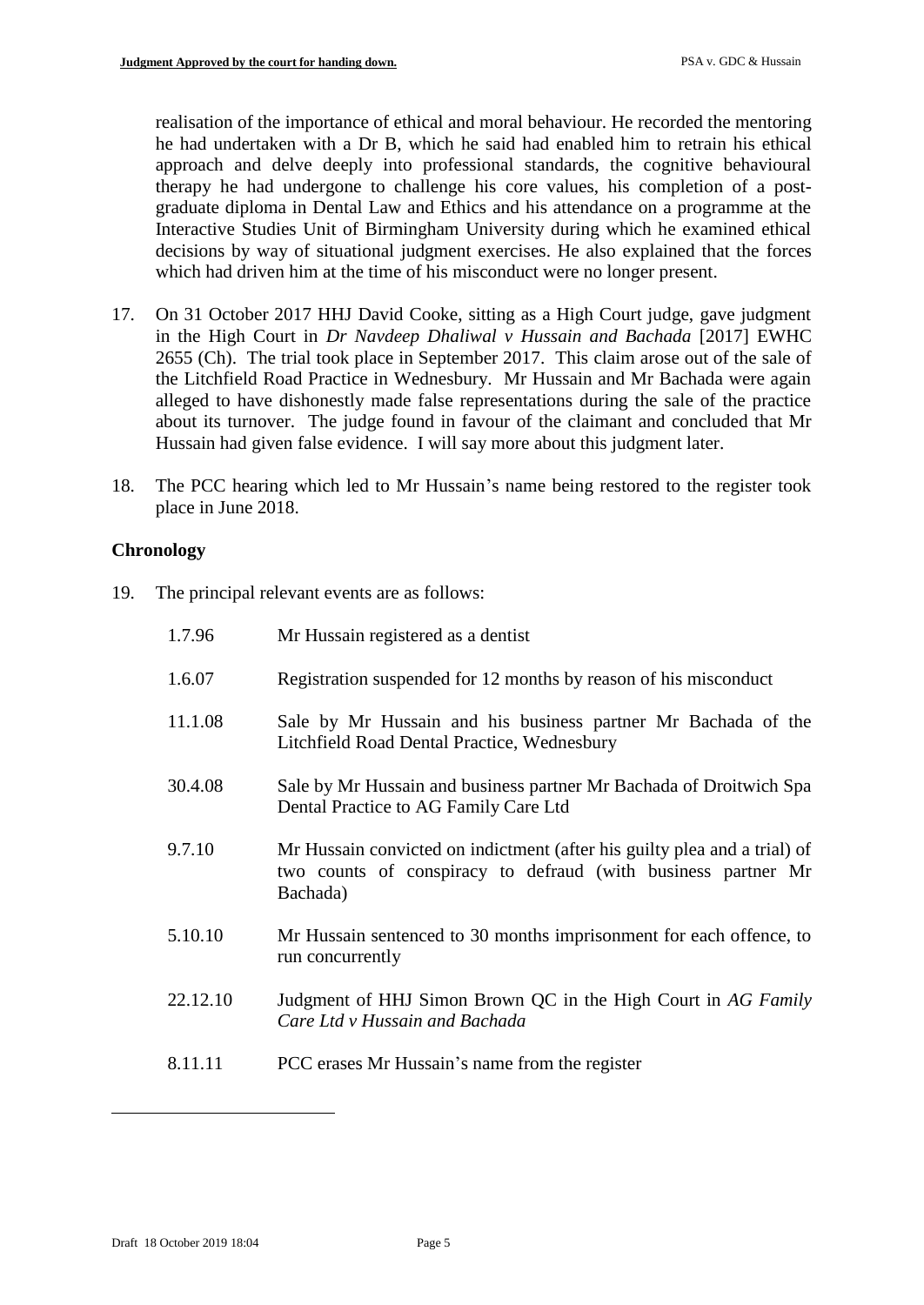- 12.7.17 Mr Hussain applies to be restored to the register
- 31.10.17 Judgment of HHJ David Cooke in the High Court in *Dr Navdeep Dhaliwal v Hussain and Bachada*

25.6.18-

- 27.6.18 PCC restoration hearing
- 27.6.18 Decision to restore
- 13.8.18 The Authority determines that the decision was 'not one which no reasonable panel could have made … it was not insufficient for public protection' and writes to Mr Hussain to advise him it is not referring the decision under s 29 of the DA 1984
- 21.8.18 The Authority writes to Mr Hussain to say that, in fact, it will be referring his case in the light of further information
- 22.8.18 Appellant's Notice filed and served containing only Grounds 1 to 4
- 5.10.18 The Authority applies to amend its Notice of Appeal to add Ground 5.

# **The decision to restore Mr Hussain's name to the register**

- 20. The PCC's decision of 27 June 2018 restoring Mr Hussain's name to the register can be summarised as follows. It said that:
	- a. the burden was on Mr Hussain to satisfy the PCC of the matters in s 28(5) of the Dentists Act 1984 (the DA 1984);
	- b. the GDC did not accept that he was fit to practice as a dentist  $(s 28(5)(a))$  or that he was of good character (s 15(3)(b));
	- c. it had been referred to evidence that Mr Hussain had taken steps to address his dishonest behaviour;
	- d. it had been referred to the 2010 High Court judgment which, it said, had spoken of Mr Hussain's 'gross duplicity' in the sale of the Droitwich practice;
	- e. it had heard from Professor S, who works with healthcare professionals in relation to behavioural matters. He said that Mr Hussain had developed 'very considerable insight' and that he did not pose a major risk of re-offending;
	- f. it had received a witness statement from Dr B who had provided coaching/mentoring sessions and said that Mr Hussain had developed a 'deeper sense of self-awareness and an understanding of the factors that contributed to his unacceptable behaviour and actions';

1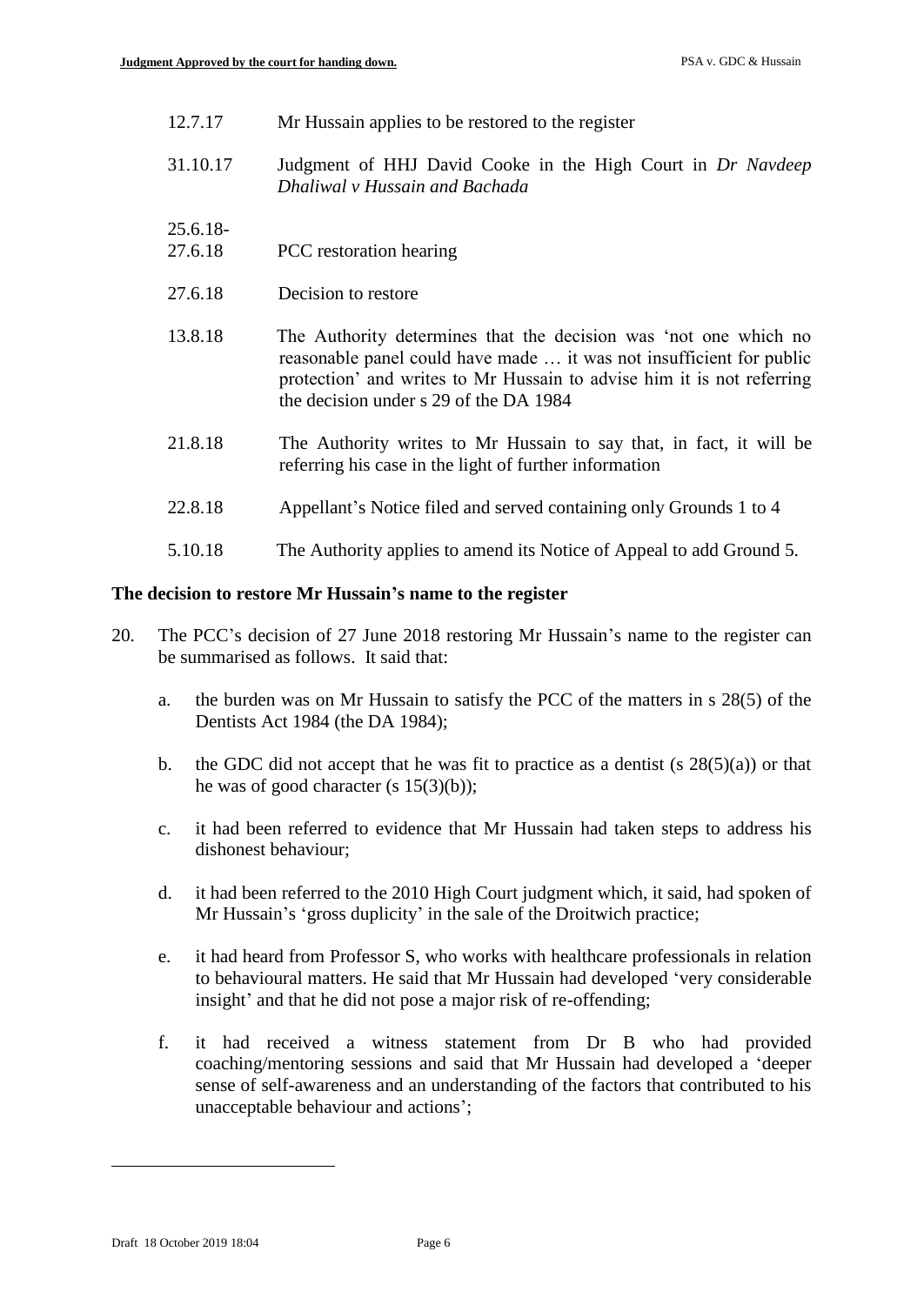- g. Mr Hussain had given evidence on oath about the steps he had taken since his erasure;
- h. Mr Hussain's convictions were 'very serious', involving a conspiracy to defraud the NHS and patients and an attempt to cover up the offences by withholding, destroying or altering patient records and included repeated dishonesty over a protracted period of time;
- i. the events giving rise to the 2010 civil judgment amounted to further examples of Mr Hussain's dishonesty;
- j. it kept in mind Mr Hussain's fitness to practise history;
- k. it was clear that Mr Hussain had reflected extensively over the last seven years, with his release from prison being the turning point, weight being accorded the opinions of Professor S and Dr B;
- l. Mr Hussain recognised that what he did was wrong, had acknowledged why he had acted in the way he did and stated that it was satisfied that the factors which had caused him to do so are no longer present;
- m. it determined that the risk of repetition of the behaviour was low, as there had been no further evidence of misconduct on the part of Mr Hussain since his erasure in 2011, which (then) had been almost seven years ago, and the pressures he faced between 2002 and 2006 were no longer present. The PCC referred to the dishonest conduct as having spanned the period from 2002 until 2010.
- n. this was not a case in which the misconduct was so serious that the public interest required Mr Hussain to be kept permanently out of practice;
- o. it considered that his convictions were now to be regarded as spent for the purposes of the Rehabilitation of Offenders Act 1974;
- p. it observed that it had received extensive feedback from a range of people as to Mr Hussain's recognition of his wrong doing and how he had changed for the better, in particular from Dr B, who believed Mr Hussain to be sincere in wishing to change and to demonstrate that change;
- q. it found that Mr Hussain was to be considered of good character for the purposes of section 15(3)(b) of the Dentists Act 1984;
- r. it imposed conditions upon Mr Hussain's return to practice, in particular as to reporting to the Council by a workplace supervisor and limiting his dental practice in accordance with the workplace supervisor's advice.

### **The issues on the appeal**

21. This appeal is brought on the following basis.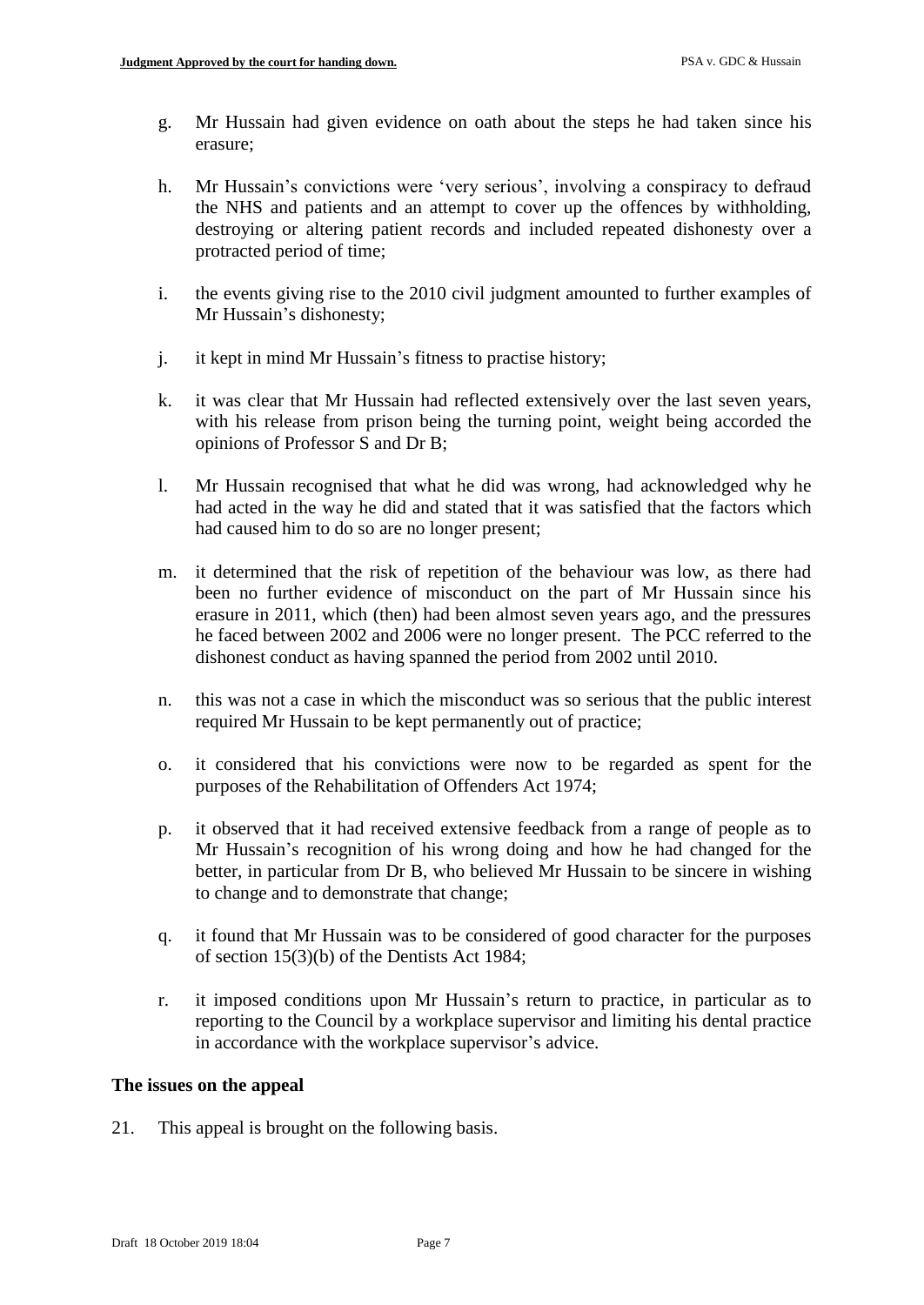- 22. By the time of the PCC hearing in June 2018 the GDC had come into possession of the second, 2017, High Court judgment, against Mr Hussain and Mr Bachada arising out of their sale of the Litchfield Road Practice. As I have said, the claim was for fraudulent misrepresentation and breach of warranty relating to the turnover of the practice. The trial took place in September 2017.
- 23. In his judgment delivered the following month the judge said:

"42. I did not however form a good impression of either of the defendants as witnesses …

43. In answering cross examination, in my view both defendants were throughout evasive. … Mr Hussain frequently interrupted questions, launching off into a long statement about matters irrelevant to the question being asked. Both of them when dealing with their own actions and motivations in the sale process gave answers that in my view were implausible and untrue."

- 24. On its face, this was therefore a finding that Mr Hussain had given untrue evidence on oath in 2017, by the time when he had supposedly remediated his dishonesty in the ways described in the PCC decision.
- 25. The PCC was provided with the determinations in the previous fitness to practise hearings, in 2007 and 2010; the material available from the Crown Court proceedings in 2010; Mr Hussain's application and accompanying documents; a further bundle of witness statements and documents relied upon by Mr Hussain; and the 2010 judgment in the civil case arising out of the sale of the Droitwich Practice. It did not have the 2017 judgment.
- 26. Hence, while the first civil judgment was made available to the PCC, the GDC did not place the second judgment before the PCC, and neither Mr Hussain nor his witnesses or documentation made any reference to it. I will explain why later. The PCC therefore had no knowledge of the decision and the findings the judge had made about Mr Hussain's approach to giving evidence on oath to the Court.
- 27. As I have summarised, the PCC relied on evidence that Mr Hussain had remediated his dishonesty. In light of the 2017 judgment, however, the Authority (supported by the GDC) submits that the PCC's decision to allow Mr Hussain's application for the restoration of his name to the register arose from a serious procedural irregularity, for the reasons set out in its Grounds of Appeal, namely because the PCC acted on incomplete evidence.
- 28. The fifth, additional, ground of appeal follows from the Court of Appeal's decision in *General Medical Council v Chandra* [2018] EWCA 1898 handed down after the Grounds of Appeal were settled. In that case at [59] the Court of Appeal said that the over-arching objective applies to both sanctions and restoration cases. The question in each case is the same namely, having regard to the over-arching objective, is the

1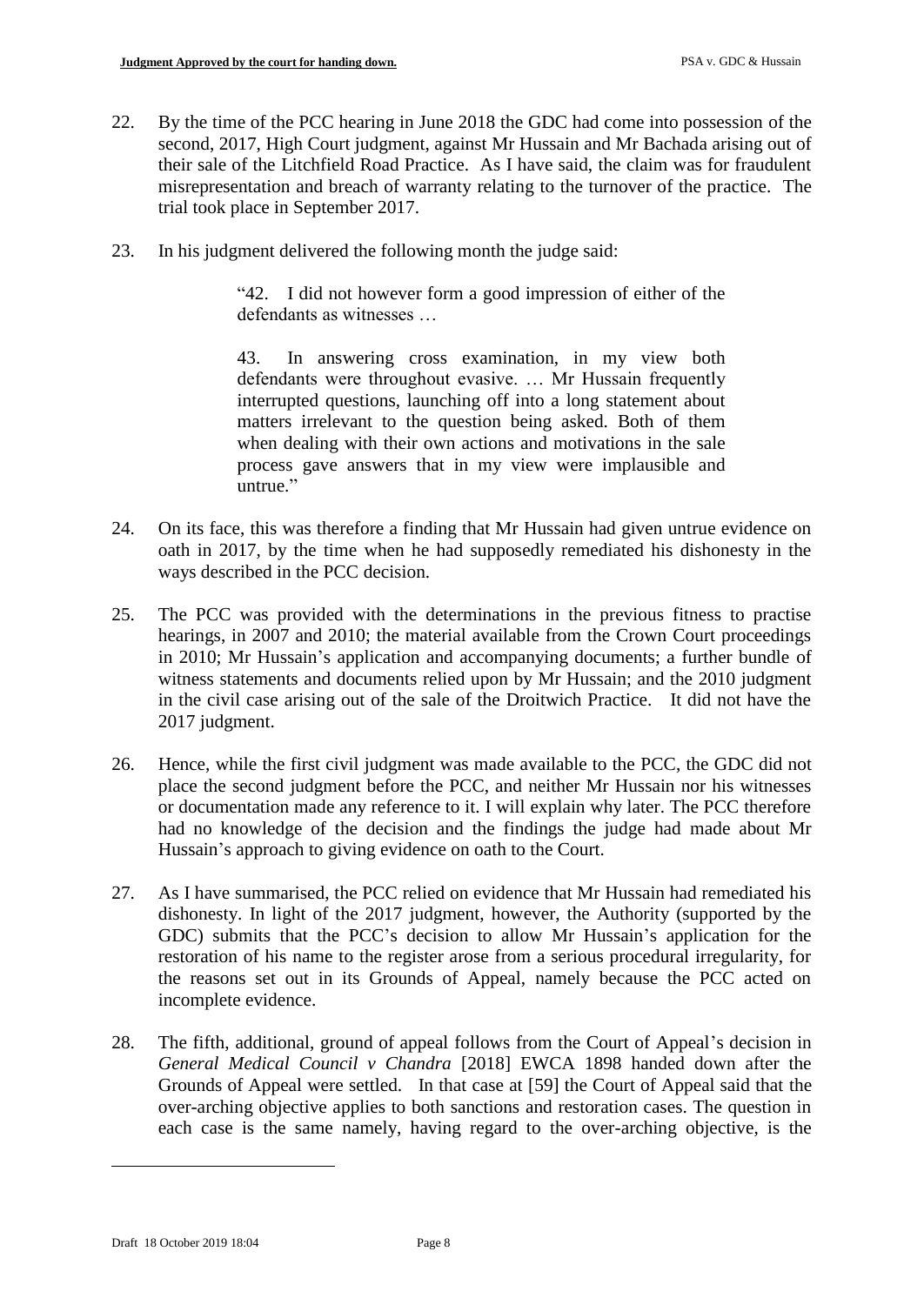doctor/applicant fit to practise ? At [70] it said that a tribunal considering restoration must consider the circumstances which led to the erasure. They must make findings as to what extent the applicant has shown remorse and insight and remediated him/herself and satisfy themselves that he or she is no longer a risk. The passage of time will be important. The tribunal must then stand back and have proper regard to the overarching objective.

## **Legal framework**

### *Statutory provisions*

- 29. Section 28 of the DA 1984 governs applications for restoration. Section 28(5) provides that such an application shall not be granted unless the applicant satisfies the PCC that (a) he is fit to practise as a dentist; and (b) he meets the requirements of  $s$  15(3). This provides that a person shall not be entitled to be registered in the dentists' register under unless he satisfies the registrar as to the following matters, namely:
	- a. his identity;
	- b. that he is of good character;
	- c. that he has the necessary knowledge of English; and
	- d. that he is in good health, both physically and mentally.
- 30. Section 29 of the 2002 Act allows the Authority to refer specified disciplinary decisions made by medical regulatory tribunals to the High Court where it is dissatisfied with the outcome. By s 29(2)(c) a decision to restore a practitioner's name to the register is a decision that can be referred.
- 31. Section 29(4) of the 2002 Act, as amended, has the effect of providing that where the PCC restores a person's name to the register then the Authority may:

"(4) … refer the case to the relevant court if it considers that the decision is not sufficient (whether as to a finding or a penalty or both) for the protection of the public.

(4A) Consideration of whether a decision is sufficient for the protection of the public involves consideration of whether it is sufficient—

(a) to protect the health, safety and well-being of the public;

(b) to maintain public confidence in the profession concerned; and

(c) to maintain proper professional standards and conduct for members of that profession."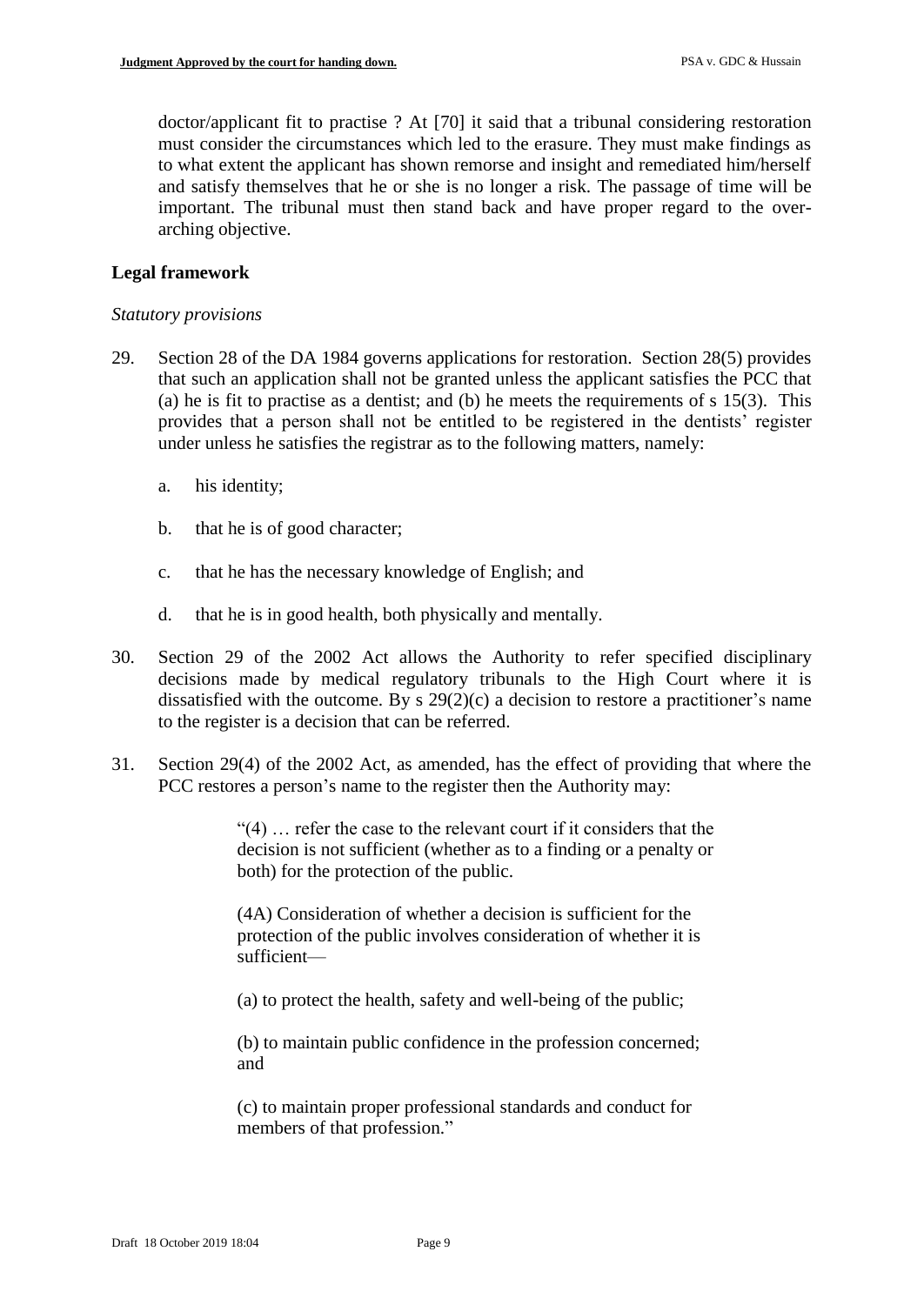32. As I have said, s 29(7) of the 2002 Act provides that where a reference is made under s 29(4), the case is to be treated by the court to which it has been referred as an appeal by the Authority against the relevant decision (even though the Authority was not a party to the proceedings resulting in the relevant decision), and the body which made the relevant decision (as well as the person to whom the decision relates) is to be a respondent to the appeal.

# *The appeal court's approach*

- 33. The correct approach of the Court to a reference under s 29, at a time when s 29(4)(a) provided that the question was whether the decision was unduly lenient, was considered by the Court of Appeal in *Ruscillo*, supra, [69]-[83]. The principles relevant to this appeal are as follows; the paragraph numbers refer to that judgment. I have amended the CPR references in line with the up to date version of the rules.
- 34. The primary object of s 29 is not to penalise for misconduct. It is to protect the public and the reputation of the profession in question ([60]).
- 35. If the Court decides that the decision as to penalty was 'wrong', it must allow the appeal and quash the relevant decision, in accordance with CPR r 52.21(3)(a) and s 29(8)(b) of the Act. It can then substitute its own decision under  $s$  29(8)(c) or remit the case under s 29(8)(d). It may be that the Court will find that there has been a serious procedural or other irregularity in the proceedings before the disciplinary tribunal. In those circumstances it may be unable to decide whether the decision as to penalty was appropriate or not. In such circumstances the Court can allow the appeal and remit the case to the disciplinary tribunal with directions as to how to proceed, pursuant to CPR r 52.21(3)(b) and s 29(8)(d) of the Act ([71]-[72]).
- 36. In any particular case under s 29 the issue is likely to be whether the disciplinary tribunal has reached a decision as to penalty that is manifestly inappropriate having regard to the practitioner's conduct and the interests of the public ([77]). Where all material evidence has been placed before the disciplinary tribunal and it has given due consideration to the relevant factors, the Council and the Court should place weight on the expertise brought to bear in evaluating how best the needs of the public and the profession should be protected. Where, however, there has been a failure of process, or evidence is taken into account on appeal that was not placed before the disciplinary tribunal, the decision reached by that tribunal will inevitably need to be reassessed ([78]).
- 37. Where an applicant for restoration has by his misconduct fundamentally fallen short of the necessary standards of probity and good conduct, a tribunal is required to address the issue of whether public confidence in the profession and professional standards would be damaged by restoring the applicant's name to the register by considering first the evidence adduced in relation to remediation against the backdrop of the true nature and full extent of the misconduct and making appropriate findings and then by balancing its findings against each of the three limbs of the over-arching objective: see *General Medical Council v Chandra* [2018] EWCA Civ 1898.
- 38. In relation to fresh evidence, if the Council is led to believe that a case has been 'under prosecuted' or that relevant evidence has not been put before the tribunal with the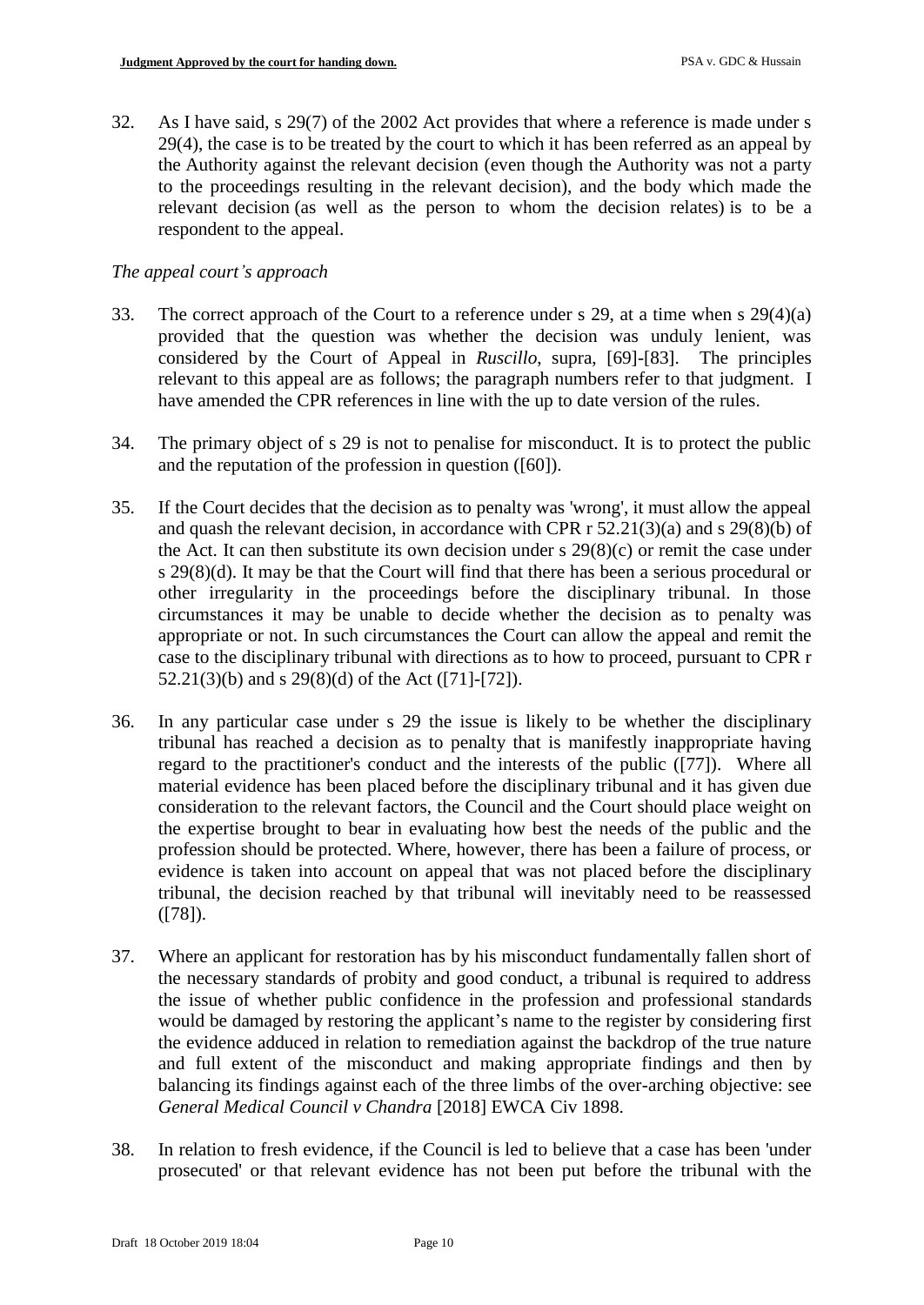consequence that the tribunal's decision is flawed, the Council should, in the first instance, make inquiries of the relevant health care regulatory body as to what occurred. There will be cases where it is in the public interest that additional evidence should be placed before the court on a reference under s 29. This may be necessary to ensure that a practitioner does not escape the sanctions that his conduct has made essential if patients are not to be exposed to risk ([81]-[82]).

- 39. Where an application is made to the Court to adduce additional evidence pursuant to CPR r 52.11(2) the Court should not apply the principles in *Ladd v Marshall* [1954] 1 WLR 1489. The principles in that case have no application to a reference under s 29. The fact that the evidence could have been, but was not, placed before the disciplinary tribunal can have no bearing on whether it should be admitted by the Court. The Court will, however, be concerned, just as the Council should be, to be sure that the introduction of such evidence is truly in the public interest ([83]).
- 40. It is also relevant to note the recent decision of the Court of Appeal presided over by the Lord Chief Justice (sitting with Sir Terence Etherton MR and Rafferty LJ) in *Bawa-Garba v General Medical Council* [2018] EWCA Civ 1879. At [67] the Court said that an appeal court should only interfere with such an evaluative decision on sanction if (a) there was an error of principle in carrying out the evaluation, or (b) for any other reason, the evaluation was wrong, that is to say it was an evaluative decision which fell outside the bounds of what the adjudicative body could properly and reasonably decide.

# *Dishonesty*

- 41. The cases make clear that dishonesty in any health care professional is always to be considered as serious and as adversely affecting the public interest. That is because trust and honesty lie at the heart of the relationship between such a professional and the public. The cases establish the following principles. Findings of dishonesty lie at the top end of the spectrum of gravity of misconduct: *Theodoropolous v General Medical Council* [2017] EWHC 1984 (Admin), [35]. Where dishonest conduct is combined with a lack of insight, is persistent, or is covered up, nothing short of erasure is likely to be appropriate: *Naheed v General Medical Council* [2011] EWHC 702 (Admin), [22]. The sanction of erasure will often be proper even in cases of one-off dishonesty: *Nicholas-Pillai v General Medical Council* [2009] EWHC 1048 (Admin), [27]. The misconduct does not have to occur in a clinical setting before it renders erasure, rather than suspension, the appropriate sanction: *Theodoropoulos*, supra, [35]. Misconduct involving personal integrity that impacts on the reputation of the profession is harder to remediate than poor clinical performance: *Yeong v General Medical Council* [2009] EWHC 1923, [50]; *General Medical Council v Patel* [2018] EWHC 171 (Admin) at [64]. Personal mitigation should be given limited weight, as the reputation of the profession is more important than the fortunes of an individual member: *Bolton v Law Society* [1994] 1 WLR 512 at 519; *General Medical Council v Stone* [2017] EWHC 2534 (Admin) at [34].
- 42. The GDC's *Guidance for the Practice Committees, including Indicative Sanctions Guidance* (effective 1 October 2016) says of dishonesty: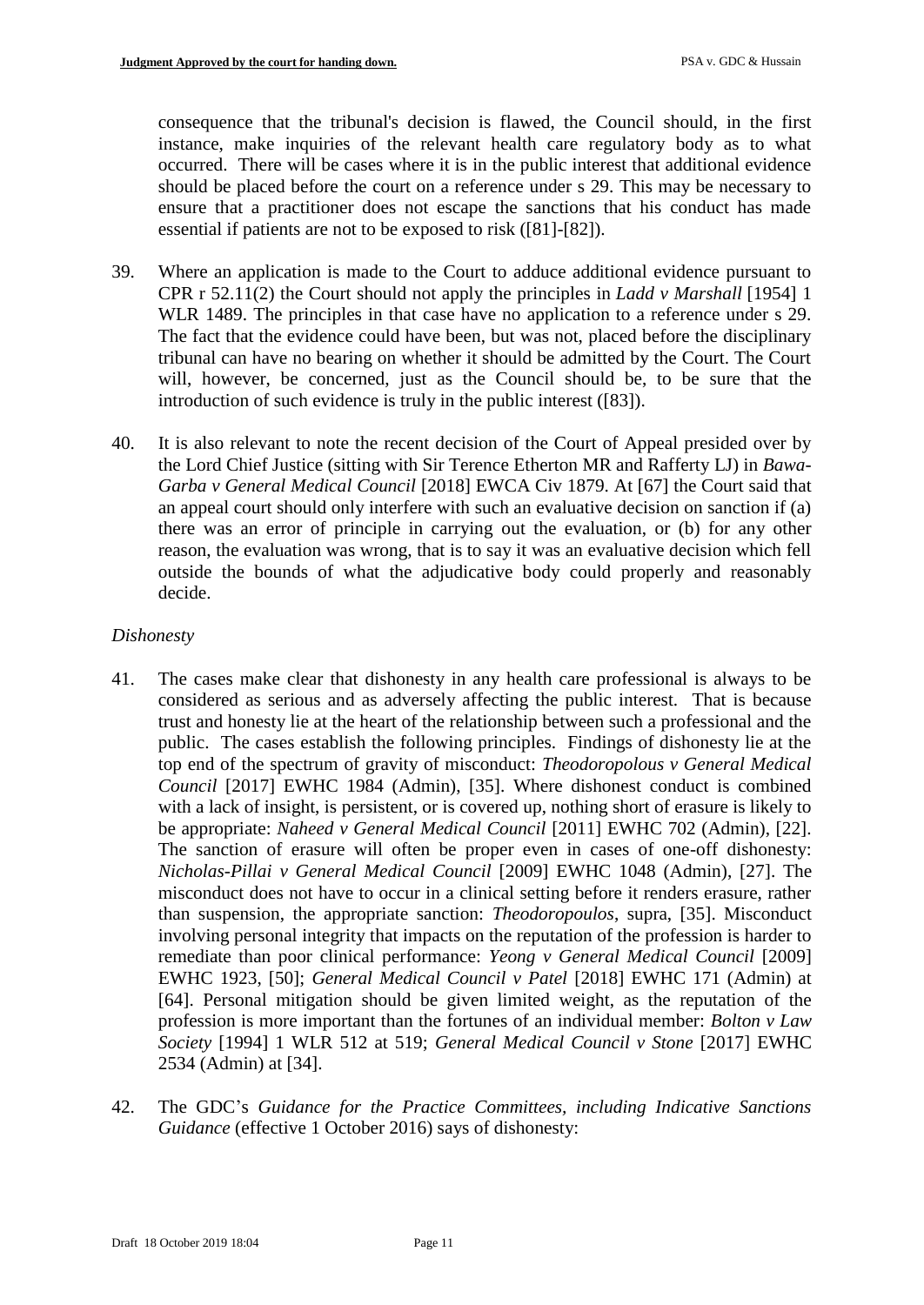"48. Patients, employers, colleagues and the public should be able to rely on a dental professional's integrity. Dishonesty, particularly when associated with professional practice, is highly damaging to the dental professional's fitness to practise and to public confidence in the profession. Examples of dishonesty in professional practice include, but are not limited to:

- defrauding an employer or contracting body;
- falsifying and/or improperly amending patient records;
- issuing practice policies which unduly influence patients to receive expensive or unnecessary treatment;
- misrepresenting the NHS position;
- submitting or providing false references;
- providing misleading information on a CV;
- failing to take reasonable steps to ensure that statements made in formal documents are accurate;
- misconduct in relation to research for example presenting misleading information in publications or dishonesty in relation to clinical trials.

49. Dishonesty is serious even when it does not involve direct harm to patients (for example defrauding the NHS or providing misleading information) because it can undermine public confidence in the profession. The Privy Council has emphasised that 'Health Authorities must be able to place complete reliance on the integrity of practitioners and the Committee is entitled to regard conduct which undermines that confidence as calculated to reflect on the standards and reputation of the profession as a whole'.

50. The High Court has also held that, when considering impairment, a panel is entitled to take into account the way in which a registrant has conducted his or her defence and any dishonesty therein."

43. In relation to restoration, the Guidance says:

"10.4 The burden of proof is on the applicant to satisfy the PCC that they:

• are fit to practise. This means satisfying the PCC that not only do they have the necessary knowledge and skills to practise the profession safely and effectively, but also as to their identity,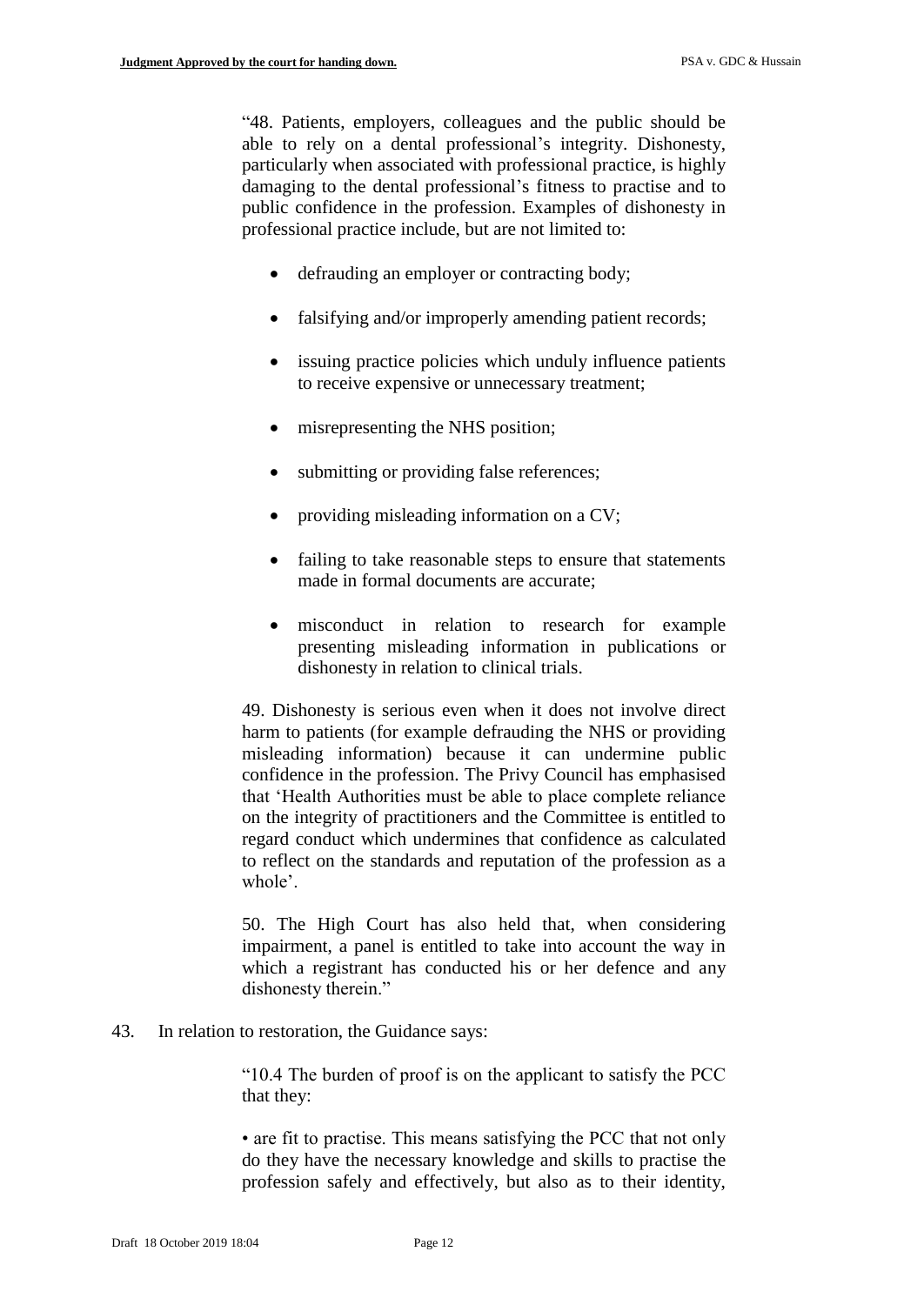good character, necessary knowledge of English and health, as specified in the Act;

• meets the requirements of any CPD rules relevant to their case; and

• meets any other requirements as to education and training as directed by the PCC.

10.5 When considering the applicant's application for restoration, the PCC must have regard to all three aspects of the over-arching objective of the Council, as set out in the Dentists Act i.e. the protection of the public via the pursuit of the following objectives:

• to protect, promote and maintain the health, safety and wellbeing of the public;

• to promote and maintain public confidence in the professions regulated under the Act; and

• to promote and maintain proper professional standards and conduct for members of the dental professions."

## **Submissions**

#### *The Authority*

- 44. So far as Grounds 1 to 4 are concerned, the Authority submits that:
	- a. Honesty is a fundamental tenet of the dentists' profession. In the furtherance of its over-arching objective in s 1(ZA) of the DA 1984 (namely, protection of the public), the GDC was obliged to present the PCC with all the evidence in its possession material to the issues under consideration but did not do so. If anything, more than the 2010 judgment, the 2017 judgment was material to Mr Hussain's application, because it undermined Mr Hussain's evidence, and that of Professor S and Dr B, that he now had insight into his dishonesty and had acquired an understanding of and insight into it, and that he had changed his ethical and moral outlook since his release from prison. That is because it amounted to a finding that in September 2017, Mr Hussain, during the course of protecting his own interests (to the detriment of the purchaser of one of his practices), had not told the truth on oath;
	- b. The 2010 and 2017 judgments demonstrate Mr Hussain behaving in a similar (dishonest) fashion, when giving evidence on oath in Court whilst seeking to protect his own interests, to the detriment of the purchasers of his practices. The 2017 judgment is evidence of very recent dishonest behaviour on the part of Mr Hussain and shows that he has not remediated his dishonesty;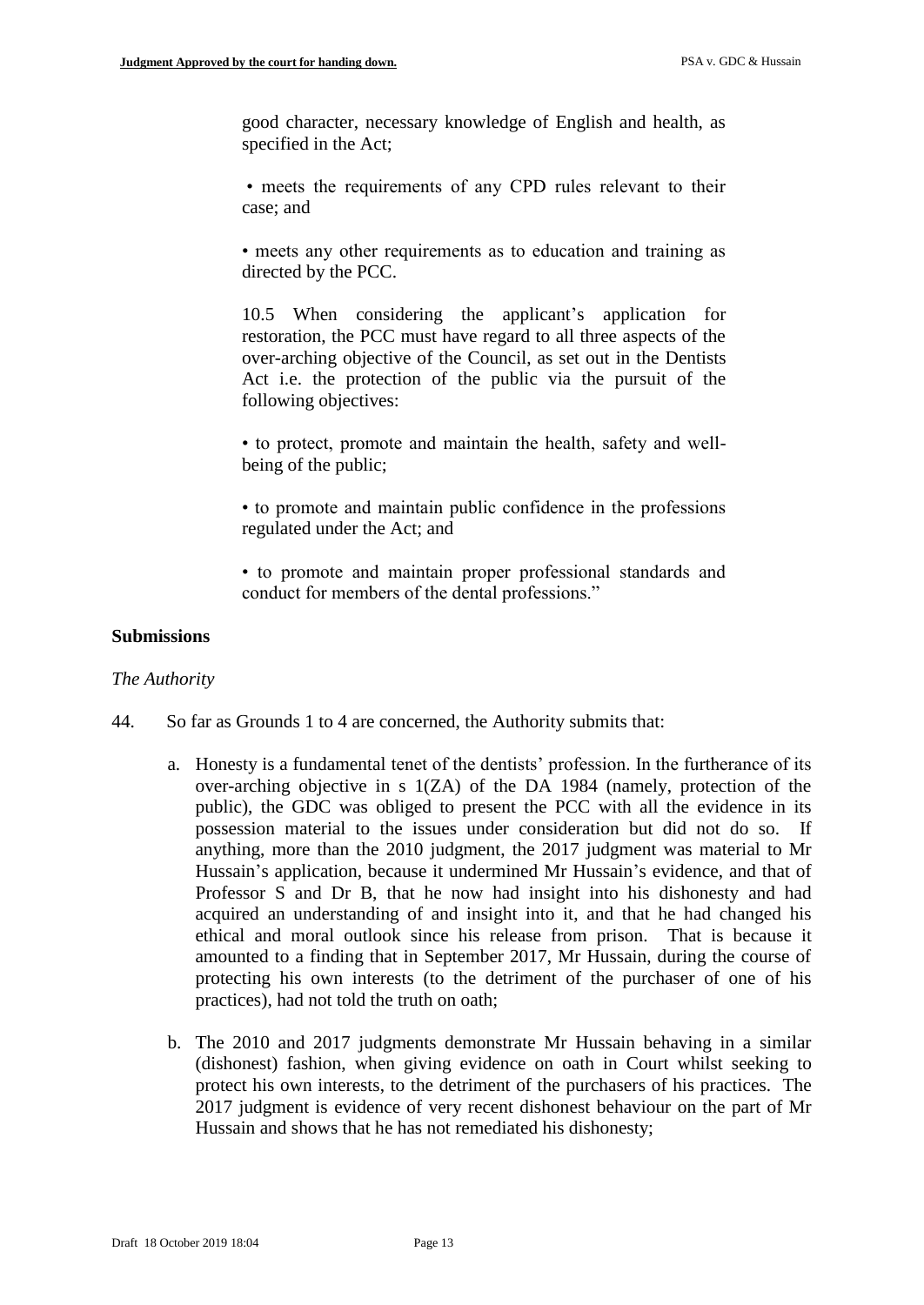- c. another element of Mr Hussain's case was that his convictions arose out of pressures to which he was subject in 2002 to 2006 and that those pressures were no longer present, however the 2017 judgment shows that is not true;
- d. the terms of the 2017 judgment are such that Mr Hussain cannot be considered to be of good character for the purposes of the s 15 of the DA 1984;
- e. without the 2017 judgment the PCC was unable to make any assessment of the significance of the judge's finding in relation to the lack of truth in Mr Hussain's evidence on oath to the Court;
- f. had the PCC been made aware of the finding that Mr Hussain had been found to have given evidence to a Court in September 2017 which was untrue it would have been able to ascertain whether Mr Hussain had informed the witnesses called by him to attest to his insight into and remediation of the dishonest conduct which resulted in his conviction of the finding that he had given evidence in the High Court which was untrue;
- g. the 2017 judgment is capable of undermining the PCC's conclusions about Mr Hussain's reformed character, which was the basis of its decision to restore his name to the register.
- h. overall, what happened here was a serious procedural error within CPR r 52.21(3)(b) because there was an error in process in Mr Hussain's restoration application, which resulted in the PCC not being provided with information which was material to the issues it had to consider.
- 45. In light of *Chandra*, supra, the Authority submits in relation to Ground 5 that:
	- a. the PCC should have considered the evidence as to Mr Hussain's remediation and the behaviour which resulted in his erasure from the register, and in the event that it made positive findings it should have balanced those findings against each of the limbs of the over-arching objective, in order to satisfy itself that the restoration of Mr Hussain to the register would promote and maintain public confidence in the profession, thereby ensuring that the over-arching objective would be achieved;
	- b. the PCC failed to have adequate regard to the nature and seriousness of Mr Hussain's convictions, and its decision is wrong. Mr Hussain's dishonesty went to the heart of dental practice, impacting upon patients and the public purse, to the detriment of patients' interests and public confidence in the profession, all in Mr Hussain's own interests. In order to further his own interests in escaping the consequences of his dishonesty Mr Hussain withheld, destroyed and re-wrote patient records. In response to such conduct the most robust affirmation of the acceptable standards is required. No dentist who has chosen to further his own interests in this way should remain on or be restored to the register;
	- c. contrary to the finding of the PCC, Mr Hussain is not a person of good character within the meaning of section 15 of the Dentists Act 1984 and his convictions are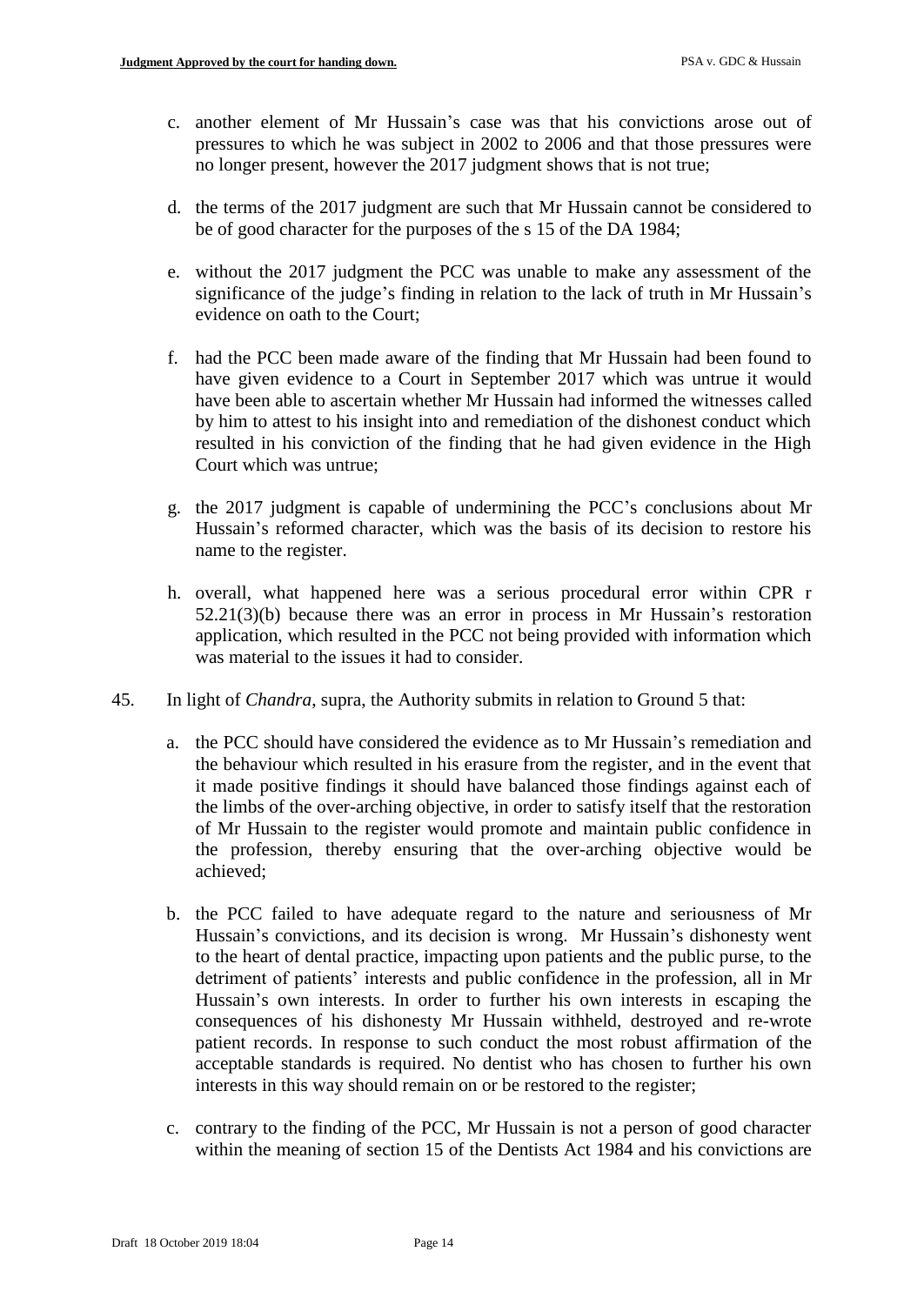not to be considered as spent within the meaning of the Rehabilitation of Offenders Act 1974;

- d. contrary to the finding of the PCC, Mr Hussain is not fit to practise dentistry. No individual with convictions of the nature and seriousness of Mr Hussain's (even without his other fitness to practise history) would be considered a fit person to be registered as a dentist and no such individual should be considered a fit person to be restored to the register;
- e. having failed to identify the true nature and seriousness of Mr Hussain's behaviour, the PCC failed to conduct the exercise described at (a) above; the PCC focused on Mr Hussain's remediation. It failed to address the limbs of the overarching objective, and did not consider how the restoration of Mr Hussain to the register would achieve that objective.

## *The GDC*

- 46. The GDC supports the Authority's appeal and submits that the PCC's decision should be quashed because the 2017 judgment was wrongly not placed before it, and that if it had considered it then it would (or alternatively could) have resulted in the PCC reaching a conclusion adverse to Mr Hussain on the central issues of whether he was fit to practise and/or of good character, and hence dismissing his application for his name to be restored to the Register. In any event, the PSA's appeal should succeed on the basis that the PCC failed properly to appreciate and characterise the seriousness of Mr Hussain's criminal conduct and the ongoing impact of that conduct on the public interest, and to address (adequately or at all) whether public confidence and the maintenance of professional standards would be damaged by restoring Mr Hussain to the Register.
- 47. It draws specific attention to s 1 of the DA 1984, which provides that the GDC's overarching objective is the protection of the public, and the pursuit thereof involves the pursuit of the following objectives:

"(a) to protect, promote and maintain the health, safety and wellbeing of the public;

(b) to promote and maintain public confidence in the professions regulated under this Act; and

(c) to promote and maintain proper professional standards and conduct for members of those professions".

- 48. Further, s 28(5) of the DA 1984 provides that an application for restoration of a name to the Register shall not be granted unless the applicant satisfies the PCC that (amongst other things) he is fit to practise as a dentist and that he meets the requirements of s  $15(3)(a)$  to (c). The latter requirements include at s  $15(3)(b)$  that he is of good character.
- 49. The GDC's Skeleton Argument sets out why it is that the 2017 judgment was not put before the PCC. This is also explained in the witness statement of Laura Thompson, a lawyer who works for the GDC. The facts are not disputed. The GDC accepts that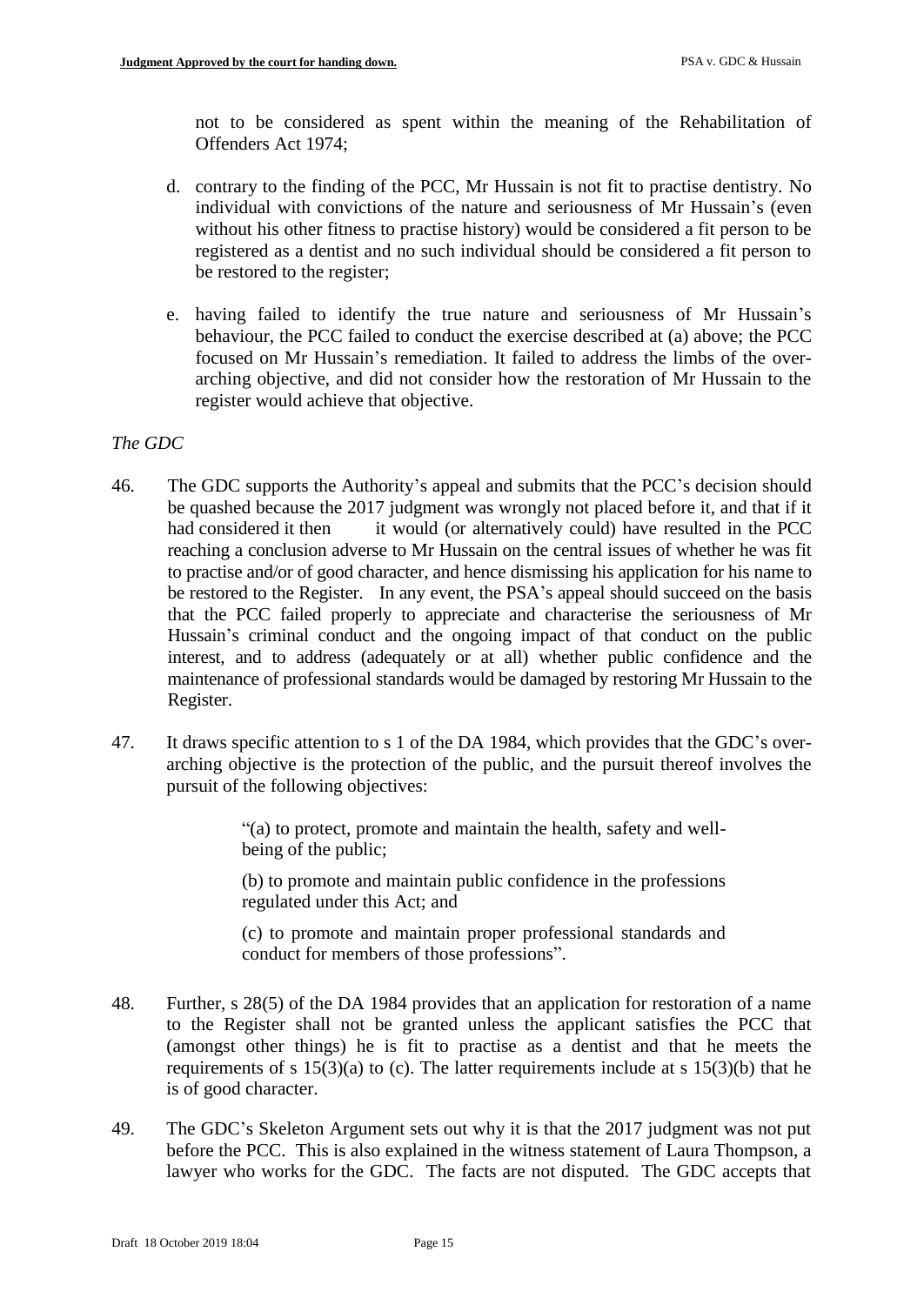the judgment was in its possession but was not deployed at the hearing because of errors on its part. I quote from its Skeleton Argument:

> "10. The circumstances in which this situation arose were as follows:

> (1) A copy of the Second Judgment was forwarded to the GDC by NHS England on 8 November 2017. It was omitted in error from the papers served on Mr Hussain's solicitors in advance of the PCC hearing scheduled for 27 June 2018.

> (2) On 18 June 2018, the proposed hearing bundle was updated to include the Second Judgment and a copy was served on Mr Hussain's solicitors.

> (3) On 19 June 2018, the hearing bundle was further updated to include the judgment in the first set of civil proceedings against Mr Hussain ('the First Judgment') … Although it predated the original PCC decision to erase Mr Hussain's name from the Register by about eleven months, the First Judgment had not been before the PCC when it took that decision.

> (4) On 27 June 2018, prior to the commencement of the hearing, there was a discussion between Counsel for the GDC, Counsel for Mr Hussain and the Legal Assessor to the PCC. Counsel for Mr Hussain objected to either of the Judgments being put before the PCC on the basis that the GDC had only very recently indicated that it intended to rely upon them, and further that the Second Judgment was at that stage subject to an appeal.

> (5) By way of compromise and with a view to the hearing not being delayed by procedural objections (including the possibility of an adjournment), it was agreed between the GDC and Mr Hussain that the First Judgment, but not the Second Judgment, would go before the PCC.

> 11. In deciding to proceed in the manner set out above, the GDC took the view at the time that the First Judgment alone (taken together with Mr Hussain's criminal conviction for conspiracy to defraud and other fitness to practise history) provided a sufficient basis for resisting Mr Hussain's application for restoration, in circumstances where the findings made in the First Judgment were very serious.

> 12. With hindsight, and having regard to the manner in which the PCC approached the issues in its decision dated 27 June 2018, the GDC recognises that it should have invited the PCC to

1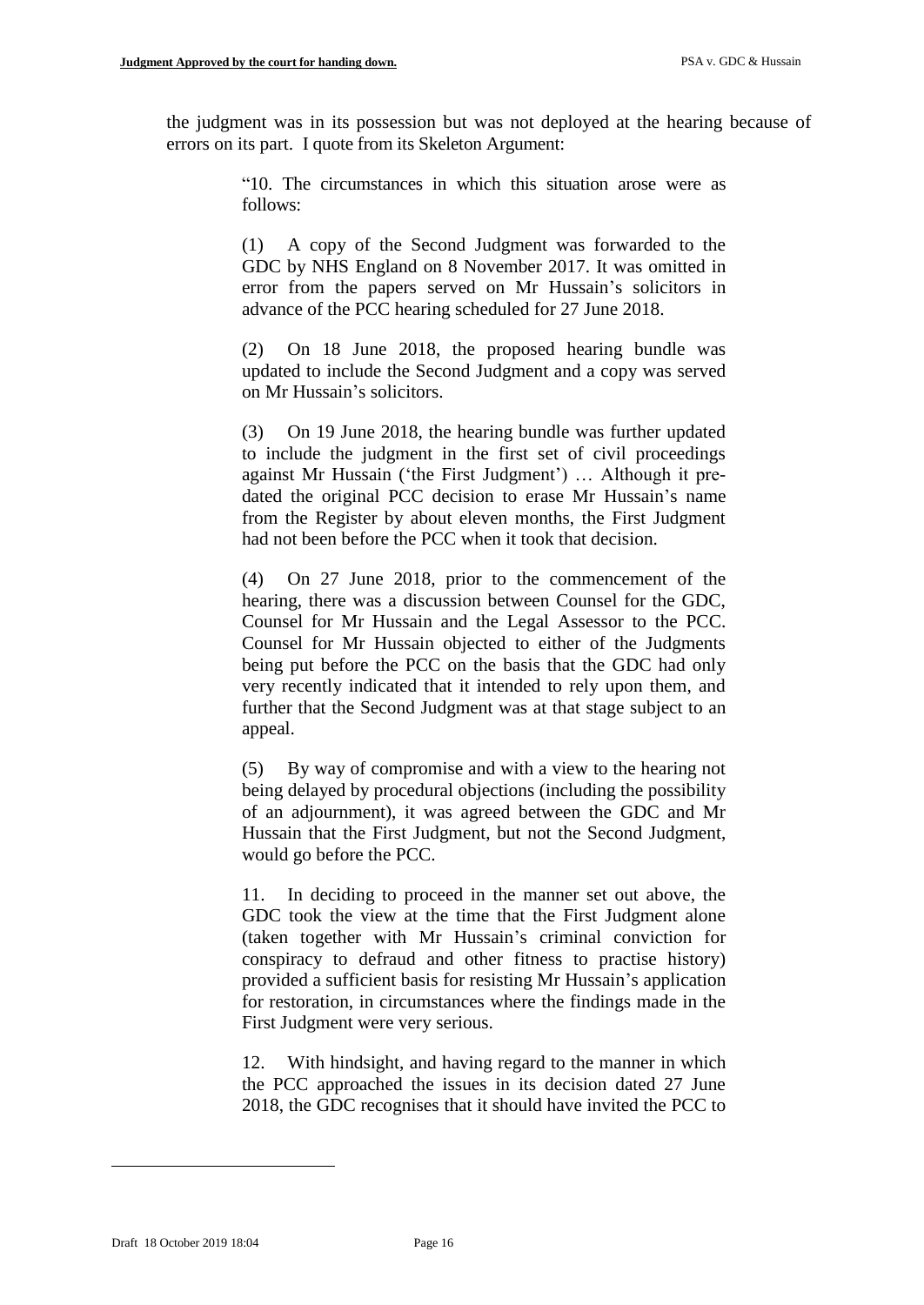consider the Second Judgment, notwithstanding the possibility that Mr Hussain might raise a procedural objection.

13. The better course would have been to leave it to the PCC to determine the admissibility of the Second Judgment and the significance and weight to be attached to it (for example if Mr Hussain was pursuing an appeal in relation to the Judge's findings that he had given evidence that was untrue). "

- 50. Ms Thompson explains in her witness statement that she received the 2017 judgment in November 2017 and briefly reviewed it and logged it onto the GDC's case management system. She intended to carry out a full review later but did not do so: she says the judgment was 'overlooked' and so not included in the draft hearing bundle which she prepared in late April and early May 2018
- 51. I should make clear that Mr Steele, who argued the appeal before me on behalf of the GDC, was not the counsel below who agreed the compromise I have referred to.
- 52. The GDC submits that the key issues for the PCC were whether Mr Hussain was fit to practise and of good character, within the meaning of the legislation. It says that the 2017 judgment is evidence that even then Mr Hussain was behaving dishonestly to the extent of lying on oath in Court about his conduct in the period leading up to his conviction. It says this plainly casts considerable doubt on the evidence he gave before the PCC about the degree of insight he has into his previous dishonest conduct and about the risk of repetition. It wholly undermines the notion that he had 'reflected extensively over the last seven years' or that his release from prison had been 'the turning point of that change'. If the PCC had had sight of the 2017 judgment, it would (or alternatively could) have resulted in the PCC reaching a conclusion adverse to Mr Hussain on the central issues of whether he was fit to practise and/or of good character, and hence dismissing his application for his name to be restored to the Register.
- 53. In any event, even leaving aside the 2017 judgment, the GDC says that the Authority's appeal should succeed on Ground 5. The PCC failed properly to appreciate and characterise the seriousness of Mr Hussain's criminal conduct and the ongoing impact of that conduct on the public interest, and to address (adequately or at all) whether public confidence and the maintenance of professional standards would be damaged by restoring Mr Hussain to the Register.

## *Mr Hussain's submissions*

- 54. Mr Hussain submits that the Authority should not be permitted to amend its Appellant's Notice to add Ground 5. He points out that by CPR r 52.17 and CPR r 52.21(5), the Court's permission is required and that I should not grant permission because there is no evidence in support of the application and no explanation for its lateness.
- 55. On the principal issues, he says that the 2017 judgment did not go into evidence because of a perfectly proper course agreed between counsel and there was no serious procedural irregularity and the PCC decision was not rendered 'unjust' by the omission complained of. He says that although it is now said that with hindsight the better course would have been to seek to have the 2017 judgment in evidence that does not support the argument that this was a serious procedural irregularity: it shows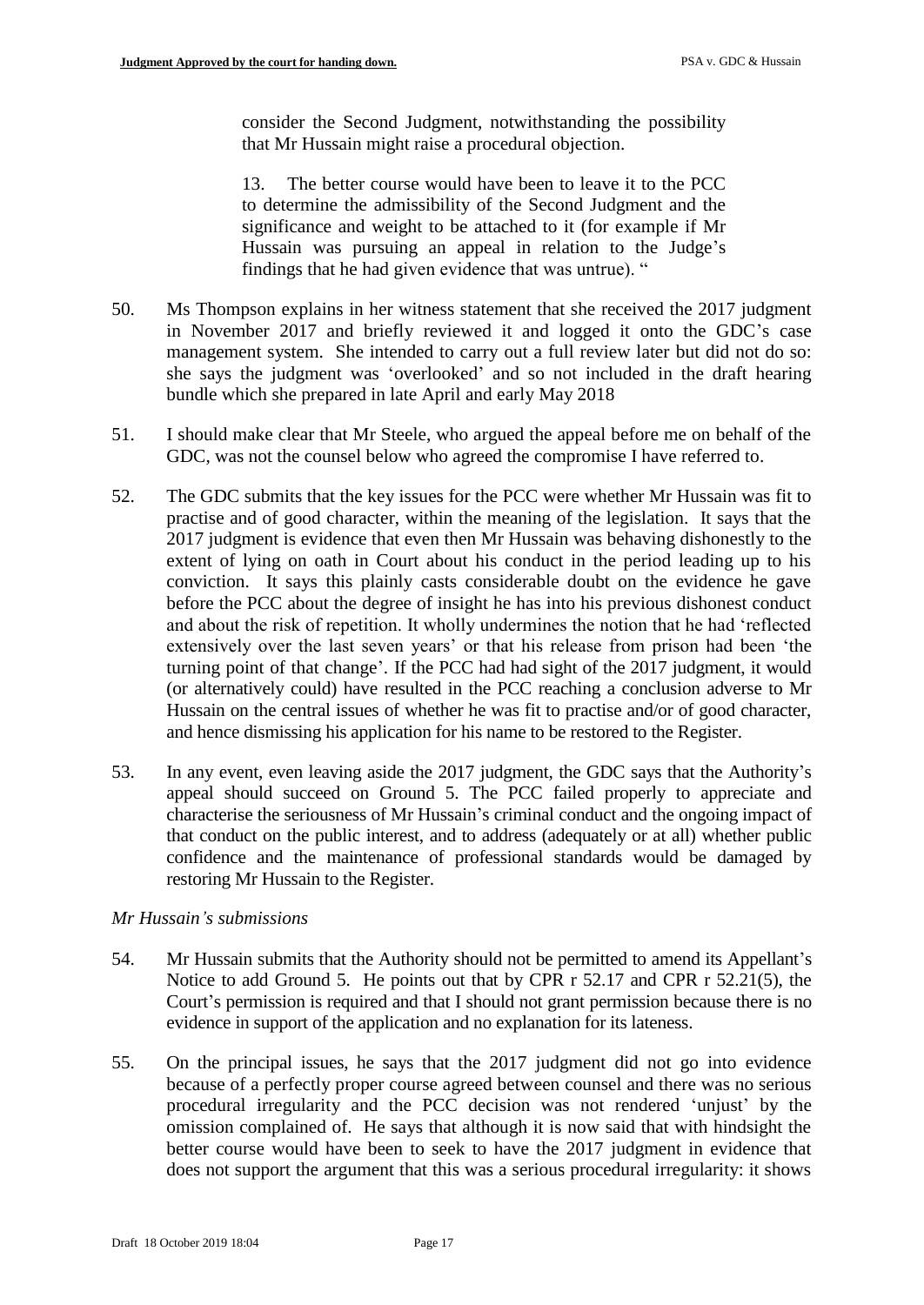that as a matter of fact there was no such irregularity, but rather a decision that – with hindsight – the GDC says might have been made differently. Further, he says that although there is no closed definition of 'serious procedural irregularity', it is clear that it must amount to an irregularity: ie, it does not fall within the range of acceptable courses of conduct and that it must be serious. He also submits that as a matter of legal principle, a civil judgment is of limited evidential effect.

56. Further, he says that on 13 August 2018, the Authority determined that the decision was not one which no reasonable panel could have made, and it was not insufficient for public protection. It did not therefore exercise its statutory power to refer the case to court. He therefore says that the PCC decision was not 'wrong': it was a carefully considered one which it was entitled to reach. In circumstances in which the PCC had before it a wealth of information about his dishonesty and misconduct in the relevant period, it is submitted it is highly unlikely that knowledge of another event during this period would have added anything of material weight. He says there was plentiful evidence before the PCC to support his remediation and that there is no basis on which this court can intervene.

# **Discussion**

## *Grounds 1 – 4*

- 57. On behalf of Mr Hussain, Ms Neale accepts there is no closed definition of 'serious procedural or other irregularity' in CPR r 52.21(3)(b). It seems to me inescapable that what happened here can properly be so classified. I essentially agree with the submissions on behalf of the Authority, supported by the GDC, which I summarised earlier.
- 58. The starting point is that the 2017 judgment was plainly of relevance to the issue which the PCC had to decide, namely, whether Mr Hussain had remediated his dishonesty in the way that he claimed. On its face, it showed that he had not, because a judge sitting in the High Court found that in September 2017 he had given false evidence on oath during a trial in which he stood accused of fraudulent misrepresentation. That was a finding of dishonesty. In my opinion it is obvious that the judgment should have been deployed by the GDC before the PCC.
- 59. The first procedural irregularity was the failure by GDC to serve the 2017 judgment on those acting for Mr Hussain well in advance of the June 2018 hearing, when the initial hearing bundle was served. The matter was not rectified until 18 June 2018, when the bundle was updated. Ms Thompson's evidence makes clear that this occurred because of a failure by the GDC to fully review the 2017 judgement when the case was being prepared for hearing. That was an error. It is plain that had the judgment been reviewed then it would have been served and relied upon. There was no considered tactical decision at that stage not to rely upon the judgment.
- 60. The second error was made by the counsel for the GDC at the hearing when he agreed a compromise whereby the 2017 judgment was not placed before the PCC. That was a serious error of judgment by him which cannot be justified, and no degree of hindsight is required for that conclusion. Ms Thompson's witness statement states that counsel for Mr Hussain objected to the 2017 judgment because (a) the GDC had only recently indicated that two judgments were to be relied upon; (b) it was subject to an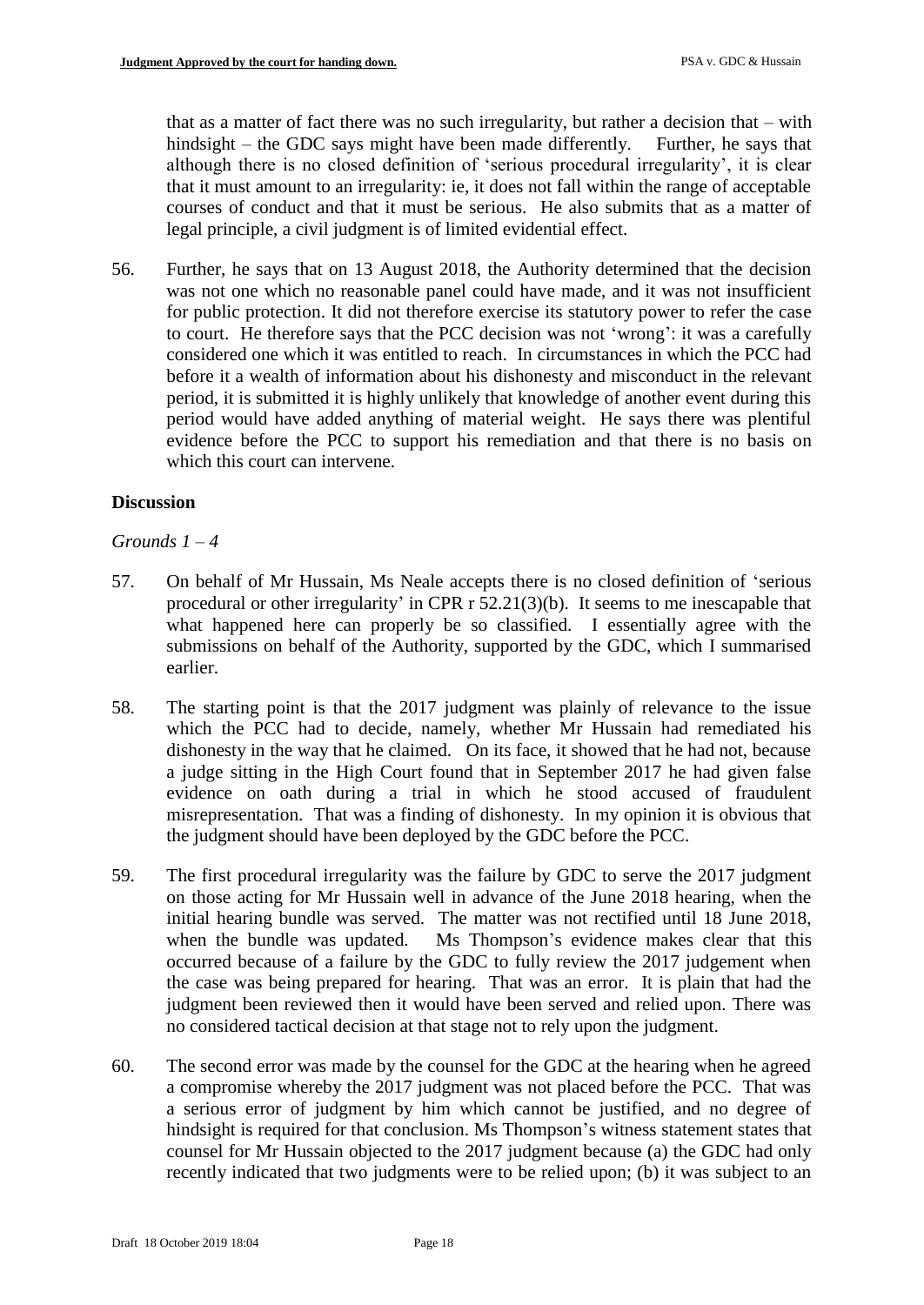appeal. (I note that Mr Hussain's Skeleton Argument at [4.7] says these were not the only objections, but no further detail is given). Neither reason bears scrutiny, and they should have been rejected out of hand by the GDC's counsel as reasons not to rely on the 2017 judgment.

- 61. As to the first reason, the restoration hearing began on 25 June 2018. By then, Mr Hussain and his legal team had had the 2017 judgment for around seven days. That was ample time for his instructions to be taken on it. He himself was, of course, fully familiar with it having been one of the parties to the litigation. If further time were needed then the proper course would have been for the matter to be raised before the PCC and for an application for an adjournment to be made by Mr Hussain.
- 62. As to the second reason, it is trite that a judgment has effect unless and until it is overturned on appeal (or if it is stayed pending an appeal). Hence, the fact that there was an appeal outstanding was neither here nor there. That is all the more so because the finding that Mr Hussain had given untrue evidence was one of fact made by the judge who heard the evidence, and so was unlikely to be overturned on appeal: see eg *Watson Farley and Williams (a firm) v Ostrovizky* [2015] EWCA Civ 457, [8], citing *McGraddie v McGraddie* [2013] 1 WLR 2477:

"It was a long settled principle, stated and restated in domestic and wider common law jurisprudence, that an appellate court should not interfere with the trial judge's conclusions on primary facts unless satisfied that he was plainly wrong."

- 63. In short, it was not properly open to counsel for the GDC to take the course that he took, given the obvious relevance of the 2017 judgment. He should not have agreed not to rely on the 2017 judgment. The matter should have been raised before the PCC for a decision to be taken on the correct way forward, either by a decision on the admissibility of the 2017 judgment, or on an adjournment application, or both.
- 64. I have not overlooked the fact that ordinarily in civil litigation if a party at trial decides deliberately not to rely on a piece of evidence then an appeal court will be unsympathetic to an appeal based upon it. However, as I have noted, in *Ruscillo*. supra, the Court of Appeal said that on an appeal in medical regulatory proceedings the court should not apply the principles in *Ladd v Marshall*, supra, because they have no, or least a limited, application to a reference under s 29 because of the public interest. In this case I am satisfied that the introduction of the 2017 judgment is truly in the public interest given its direct bearing on the issues in this case. The passages I have referred to in *Ruscillo* specifically contemplate an appeal being brought by the Authority on the basis of evidence that was not adduced by the GDC at a disciplinary hearing.
- 65. In her Skeleton Argument at [4.10] Ms Neale contends that in order to be a serious procedural irregularity what occurred must serious and be such as to not fall within the range of 'acceptable courses of conduct'. No authority is cited in support of this proposition. I need not decide whether Ms Neale's formulation is correct, but even if it is, I consider what happened here can be so classified, for the reasons that I have given. The error in failing to serve the judgment well before the hearing and the inappropriate compromise agreement, taken together, were serious irregularities in the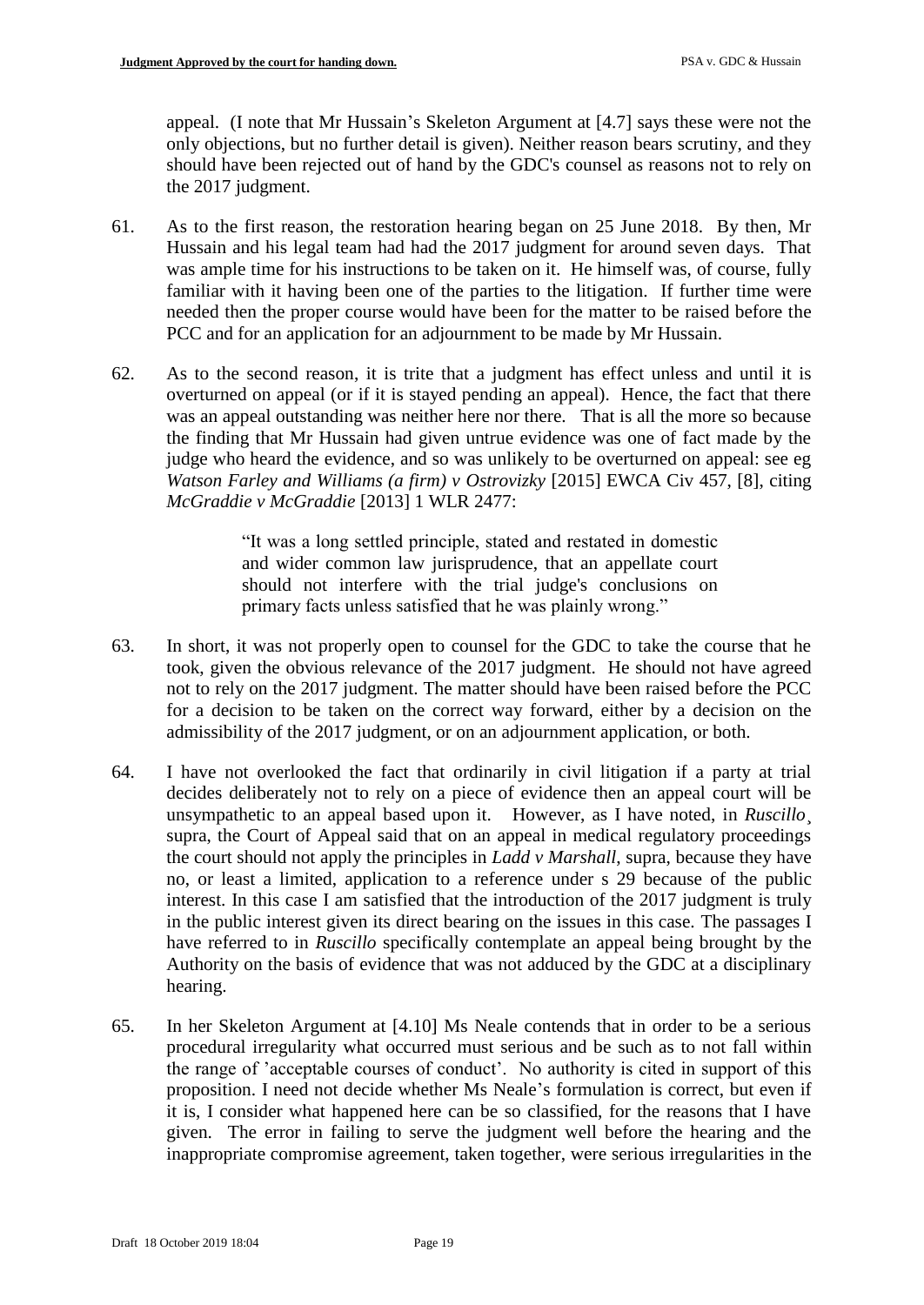procedure which the GDC adopted for this restoration hearing. They were wholly unreasonable because they had the effect of depriving the PCC of important evidence.

- 66. Was there injustice as a consequence ? In my judgment, there was. The agreement that was reached had the effect of depriving the PCC of the most recent evidence of Mr Hussain's dishonesty. That, in turn, meant that the PCC judged the evidence he called about his supposedly reformed character – in other words, his remediation – on a false and misleading basis.
- 67. The stark fact is that despite all the work Mr Hussain said he had done which was evidenced not just by him but also by his witnesses, in 2017 he was found by a judge sitting in the High Court to have given untrue evidence on oath.
- 68. There are a number of findings in the PCC's determination which are at least arguably wrong in light of the 2017 judgment. In my assessment, these show the outcome was unjust. These findings include at p5 where the Committee said it considered Mr Hussain had demonstrated his 'shame and remorse which led to [his] erasure in 2011 and the misrepresentations that [he] made to the Claimant in the sale of the Practice in 2018'. It undermines the point at p6 that his release from prison had been the turning point of his change. It counts against the finding (at p6) that he had 'demonstrated insight' into his dishonesty and 'learned his lesson'. It shows that the Committee's conclusion that his dishonesty only spanned the period from 2002 to 2010 was not correct: in fact, it went much further, into 2017.
- 69. If the 2017 judgment had been deployed in evidence then the witnesses called by Mr Hussain, namely Professor S and Dr B, would have been cross-examined about it and would have been required to justify, if they could, their conclusions about Mr Hussain's reformation in light of the judge's finding of recent dishonesty. Their evidence on this point would have been highly material to the issue the PCC had to determine.
- 70. Ms Neale argued that a judgment is of limited evidential effect as to the facts found, and cited *Phipson on Evidence,* Chapter 43, in support. That proposition may be true where the strict rules of evidence apply. But they do not apply before a PCC of the GDC. Restoration hearings are governed by Part 6 of the General Dental Council (Fitness to Practise) Rules Order in Council 2006 (SI 2006/1663). Rule 57(1) provides that a PCC may in the course of the proceedings receive oral, documentary or other evidence that is admissible in civil proceedings in the appropriate court in that part of the UK in which the hearing takes place. Importantly, however, Rule 57(2) provides that a PCC may also, at their discretion, treat other evidence as admissible if, after consultation with the legal adviser, they consider that it would be helpful to it, and in the interests of justice, for that evidence to be heard. The 2017 judgment would therefore have been potentially admissible.
- 71. She also argued that because the PCC had before it what she called 'a wealth of information about [Mr Hussain's] dishonesty and misconduct in the relevant period' it was 'highly unlikely that knowledge of another event during this period would have added anything of material weight'. I disagree. This submission misses the point. The point is not that the 2017 judgment concerned events a decade before, and so did not add much to what was known about Mr Hussain's behaviour around that time. What it showed was that in 2017, when Mr Hussain had supposedly reformed, he was